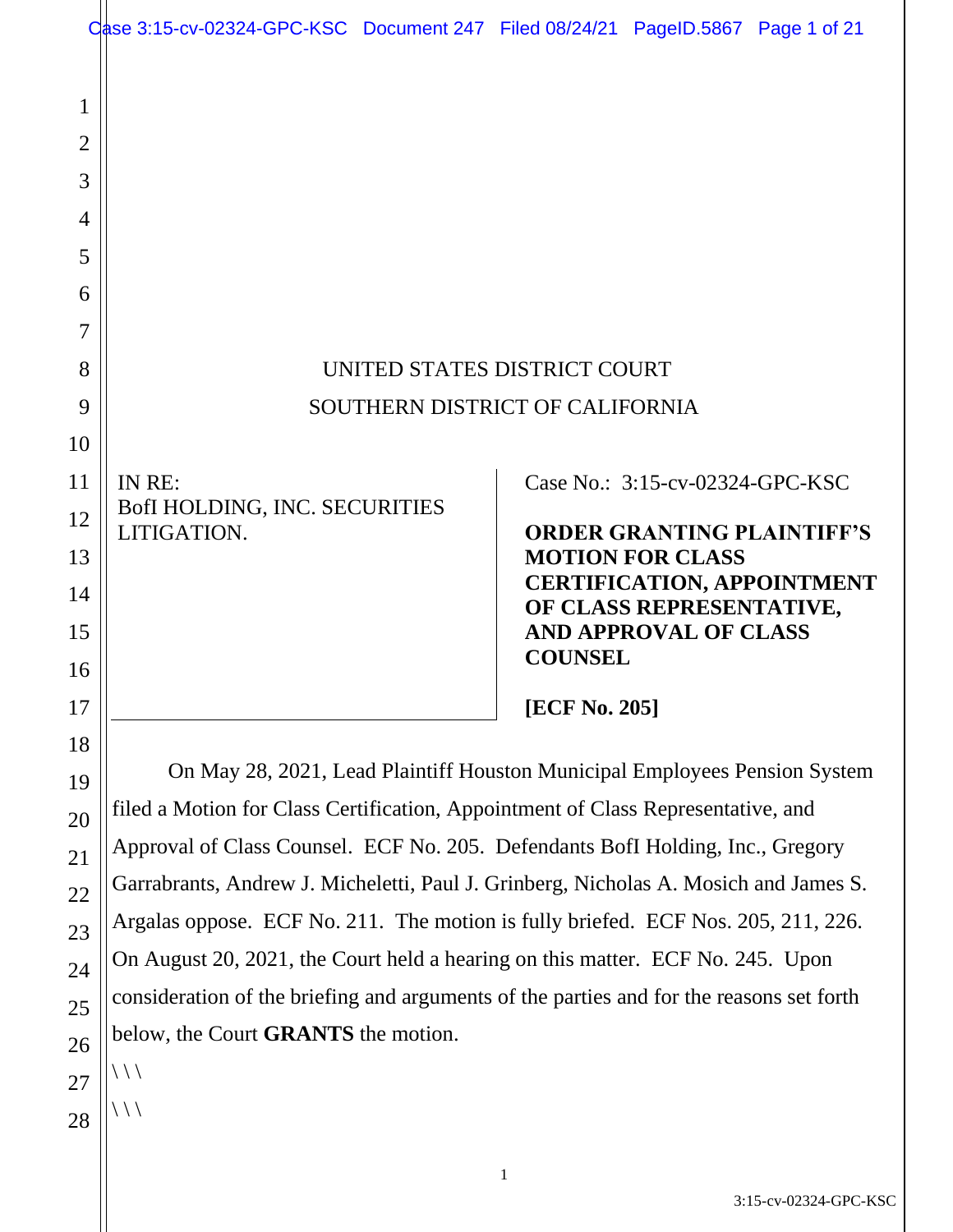# **I. Background**

1

2

3

4

5

6

7

8

9

11

12

14

15

17

18

19

20

21

22

23

24

27

This case is a consolidated putative securities fraud class action brought by purchasers of BofI's<sup>1</sup> stock for violations of Sections 10(b) and 20(a) of the Securities Exchange Act of 1934. On February 1, 2016, the Court appointed Houston Municipal Employees Pension System as Lead Plaintiff ("Plaintiff" or "HMEPS"). ECF No. 23.

10 13 16 The operative pleading in this case is the Third Amended Complaint (the "TAC"). ECF No. 136. On March 21, 2018, the Court granted Defendants' motion to dismiss the TAC with prejudice. ECF No. 156. The Court concluded that the TAC failed to identify a corrective disclosure of the alleged misrepresentations with the particularity required by Federal Rule of Civil Procedure ("Rule") 9(b). *Id.* at 9.<sup>2</sup> Specifically, the Court determined that the two alleged corrective disclosures—the complaint in *Erhart v. BofI Holding, Inc.*, No. 3:15-cv-02287-BAS-NLS (S.D. Cal.), ECF No. 1 (the "*Erhart* Complaint")<sup>3</sup> filed against BofI by Charles Matthew Erhart, a former BofI internal auditor, and several articles by *Seeking Alpha*—could not establish loss causation. With respect to the *Erhart* Complaint, the Court found that the complaint was at most a "partial" corrective disclosure of Defendants' misrepresentations about BofI's internal controls because the allegations, standing alone, did not confirm the fraud. *Id.* at 14.

Plaintiff appealed, and the Ninth Circuit reversed. *In re BofI Holding, Inc. Sec. Litig.*, 977 F.3d 781 (9th Cir. 2020). The Ninth Circuit agreed that the *Seeking Alpha* articles could not constitute corrective disclosures, though for a slightly different reason, but determined that Plaintiff adequately alleged the *Erhart* Complaint was a corrective disclosure and that the loss causation element was satisfied. *Id.* at 786, 794, 797. The

<sup>25</sup> 26 <sup>1</sup> "BofI is the holding company for BofI Federal Bank, a federally chartered savings association that purportedly operates from its single location in San Diego." TAC, ECF No. 136 at ¶ 28. The entities now operate under a different corporate name, but the Court will continue to use "BofI" to refer to both the holding company and its subsidiary BofI Federal Bank.

 $2$  References to page numbers follow the CM/ECF pagination.

<sup>28</sup> <sup>3</sup> The Court **GRANTS** Defendants' request for judicial notice of the *Erhart* Complaint. Fed. R. Evid. 201(b); *see also In re BofI Holding, Inc. Sec. Litig.*, 977 F.3d 781, 791 n.2 (9th Cir. 2020).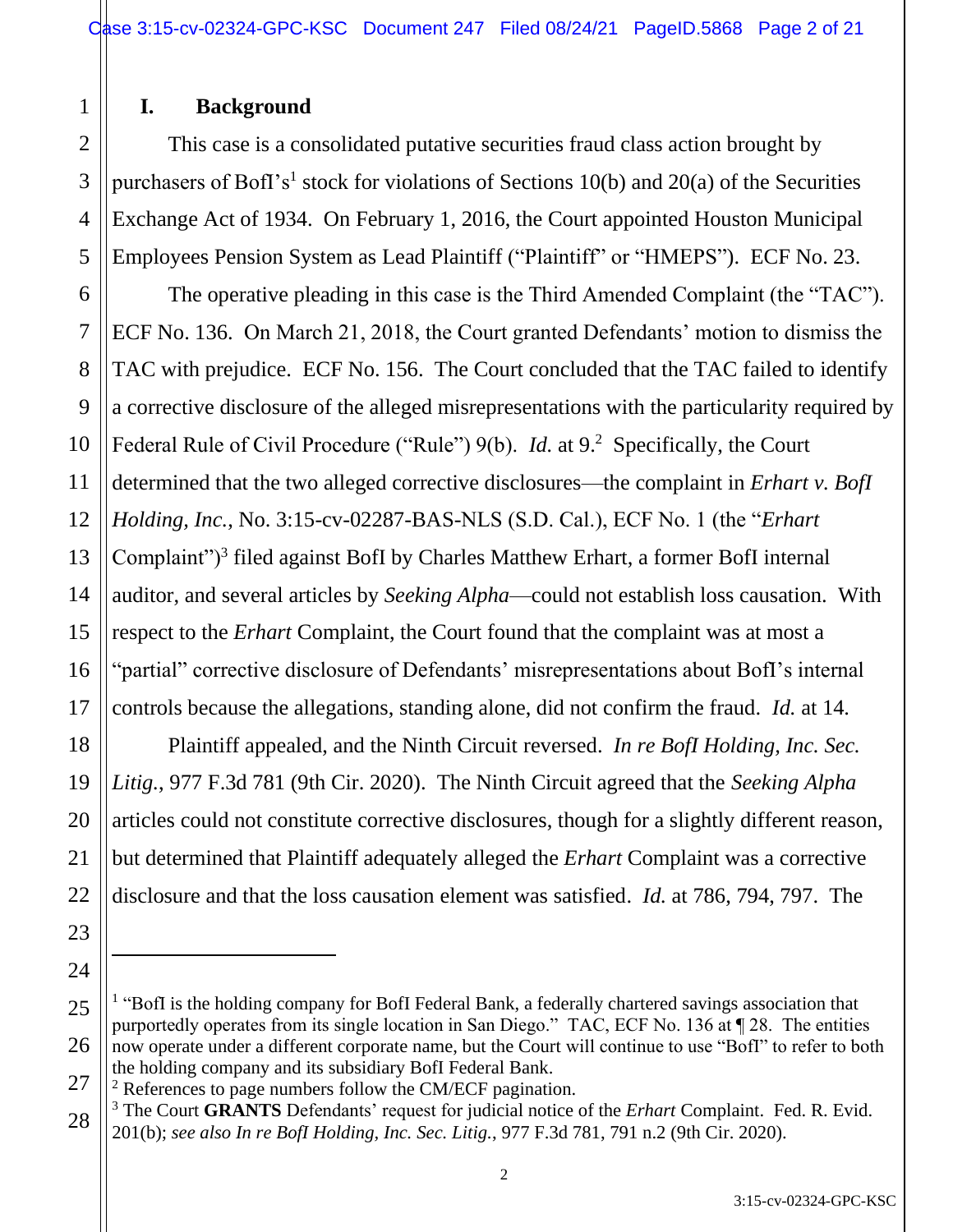1 2 court noted that the shareholders did not need to establish that the allegations in the *Erhart* Complaint are true; rather, "the relevant question for loss causation purposes is whether the market reasonably *perceived* Erhart's allegations as true and acted upon them according." *Id.* at 791–92. The Ninth Circuit's order ultimately left in the case two categories of misstatements—concerning (1) the bank's underwriting standards and (2) its system of internal controls and compliance infrastructure—and the *Erhart* Complaint as the only potential corrective disclosure. *Id.* at 786–87, 798.

Plaintiff has now filed a motion for class certification under Federal Rule of Civil Procedure 23(b)(3), appointment of HMEPS as class representative, and appointment of Lieff Cabraser Heimann & Bernstein, LLC ("Lieff Cabraser") as class counsel. ECF No. 205. The proposed class definition is "all persons and entities that, during the Class Period, purchased or otherwise acquired shares of the publicly traded common stock of BofI, as well as purchasers of BofI call options and sellers of BofI put options, and were damaged thereby." ECF No. 205-1 at 6. Plaintiff defines the Class Period as running from September 4, 2013, through October 14, 2015, inclusive. *Id.* at 6, n.2.

# **II. Legal Standard**

"The class action is an exception to the usual rule that litigation is conducted by and on behalf of individual named parties only. In order to justify a departure from that rule, a class representative must be a part of the class and possess the same interest and suffer the same injury as the class members." *Wal-Mart Stores, Inc. v. Dukes*, 564 U.S. 338, 348 (2011) (internal quotation marks and citations omitted). Accordingly, "a party seeking to maintain a class action 'must affirmatively demonstrate his compliance' with [Federal Rule of Civil Procedure] 23." *Comcast Corp. v. Behrend*, 569 U.S. 27, 33 (2013) (quoting *Dukes*, 564 U.S. at 350–51).

Rule 23 contains two sets of requirements. First, "Rule 23(a) ensures that the named plaintiffs are appropriate representatives of the class whose claims they wish to litigate. The Rule's four requirements—numerosity, commonality, typicality, and adequate representation—effectively limit the class claims to those fairly encompassed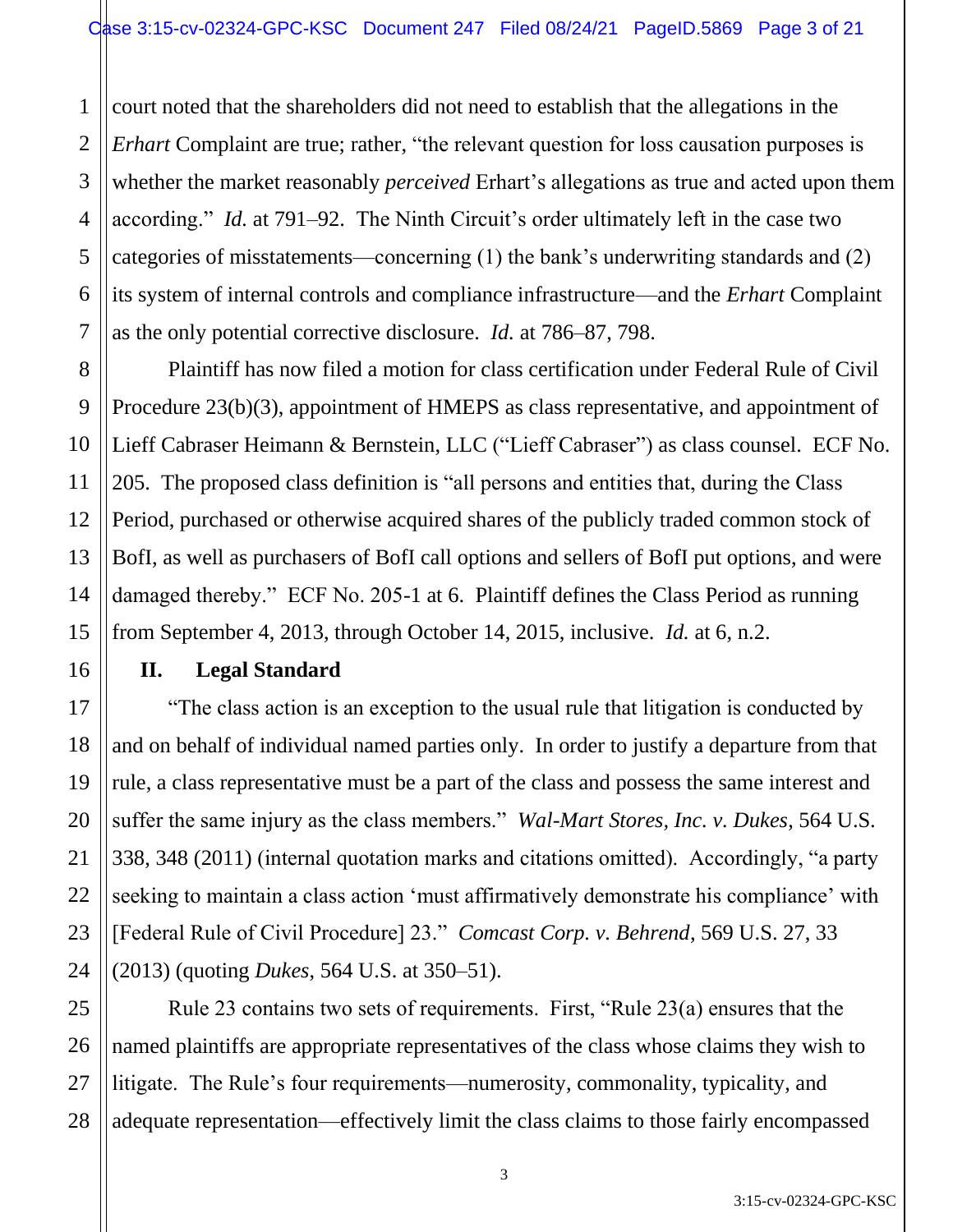1 2 by the named plaintiff's claims." *Dukes*, 564 U.S. at 349 (internal quotation marks and citations omitted). Second, "[w]here a putative class satisfies all four requirements of 23(a), it still must meet at least one of the three additional requirements outlined in 23(b)." *United Steel, Paper & Forestry, Rubber, Mfg. Energy, Allied Indus. & Serv. Workers Int'l Union AFL-CIO, CLC v. ConocoPhillips Co.*, 593 F.3d 802, 806 (9th Cir. 2010).

To proceed as a class action, plaintiffs "must actually prove—not simply plead that their proposed class satisfies each requirement of Rule 23." *Halliburton Co. v. Erica P. John Fund, Inc.*, 573 U.S. 258, 275 (2014) ("*Halliburton II*"). But on a motion for class certification, the Court is required to "examine the merits of the underlying claim . . . only inasmuch as it must determine whether common questions exist; not to determine whether class members could actually prevail on the merits of their claims." *Ellis v. Costco Wholesale Corp.*, 657 F.3d 970, 981 n.8 (9th Cir. 2011) (citations omitted).

### **III. Discussion**

Defendants do not "affirmatively dispute" that Plaintiff meets the Rule 23(a) requirements, and instead focus on the predominance requirement imposed by Rule 23(b)(3). ECF No. 211 at 14. However, the Court will independently evaluate whether Plaintiff meets the prerequisites to certification. *See Davis v. Hutchins*, 321 F.3d 641, 649 (7th Cir. 2003) ("Rule 23(c) imposes an independent duty on the district court to determine by order that the requirements of Rule 23(a) are met.").

#### **a. Rule 23(a)**

Federal Rule of Civil Procedure ("Rule") 23 establishes four prerequisites for class certification: (1) numerosity; (2) commonality; (3) typicality; and (4) adequacy of representation. Fed. R. Civ. P. 23(a). The Court considers each in turn.

# 1. Numerosity

The numerosity requirement under Rule  $23(a)(1)$  is met if "the class is so numerous that joinder of all members is impracticable." Fed. R. Civ. P. 23(a)(1). "As a general matter, courts have found that numerosity is satisfied when class size exceeds 40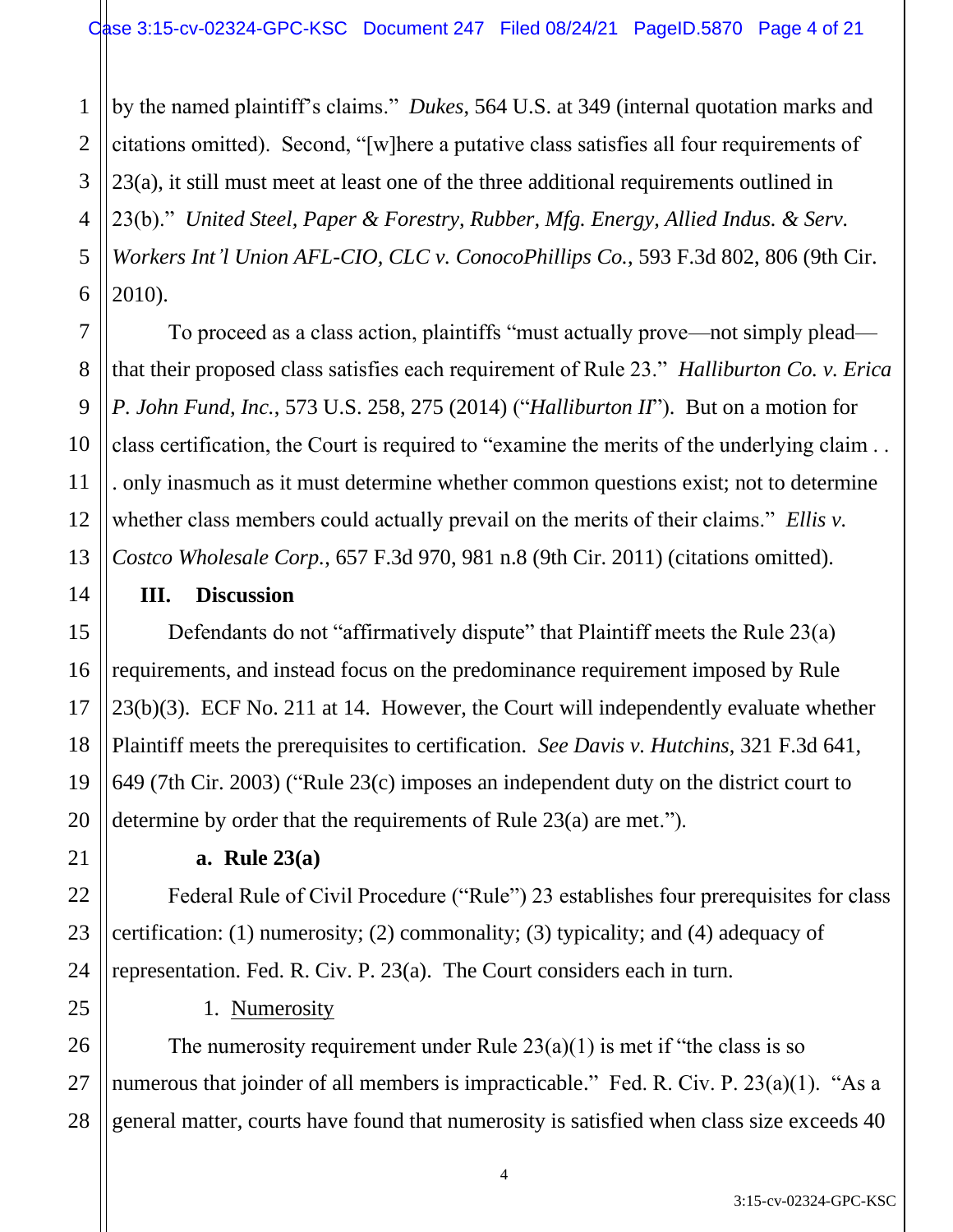1 2 3 4 5 6 7 8 9 10 members, but not satisfied when membership dips below 21." *Slaven v. BP Am., Inc.*, 190 F.R.D. 649, 654 (C.D. Cal. 2000). Because BofI had millions of shares trading on NASDAQ during the Class Period, *see* ECF No. 205-3 (Report of Frank C. Torchio or "Torchio Report") ¶ 14, the Court can infer that the number of shareholders and other potential class members damaged by Defendants' actions would be far too numerous to join. *See Howell v. JBI, Inc.*, 298 F.R.D. 649, 654 (D. Nev. 2014) ("[I]n securities cases, when millions of shares are traded during the proposed class period, a court may infer that the numerosity requirement is satisfied."); *Blackie v. Barrack*, 524 F.2d 891, 901 (9th Cir. 1975) (noting that "understandably," defendants did not challenge compliance with the numerosity requirement where "it appears that the class period . . . will encompass the purchasers involved in about 120,000 transactions involving some 21,000,000 shares"). Accordingly, the numerosity requirement is met.

#### 2. Commonality

Rule 23(a)(2) requires the existence of "questions of law or fact common to the class." Fed. R. Civ. P. 23(a)(2). Commonality is established if plaintiffs and class members' claims "depend upon a common contention . . . capable of class-wide resolution—which means that determination of its truth or falsity will resolve an issue that is central to the validity of each one of the claims in one stroke." *Dukes*, 564 U.S. at 350. "[A] class meets Rule 23(a)(2)'s commonality requirement when the common questions it has raised are apt to drive the resolution of the litigation, no matter their number." *Jimenez v. Allstate Ins. Co.*, 765 F.3d 1161, 1165 (9th Cir. 2014) (internal quotation marks and citation omitted). While Defendants contest the predominance of common issues in this case under Rule 23(b)(3), it is clear that the case exceeds Rule  $23(a)(2)$ 's minimum requirement that there be "[e]ven a single [common] question." *Dukes*, 564 U.S. at 359 (alteration in original). Even excluding damages and loss causation issues, which are the main subject of the parties' Rule 23(b)(3) predominance dispute, several of the elements of the securities fraud claim here are indisputably subject to common proof and identical legal analysis. Common questions include whether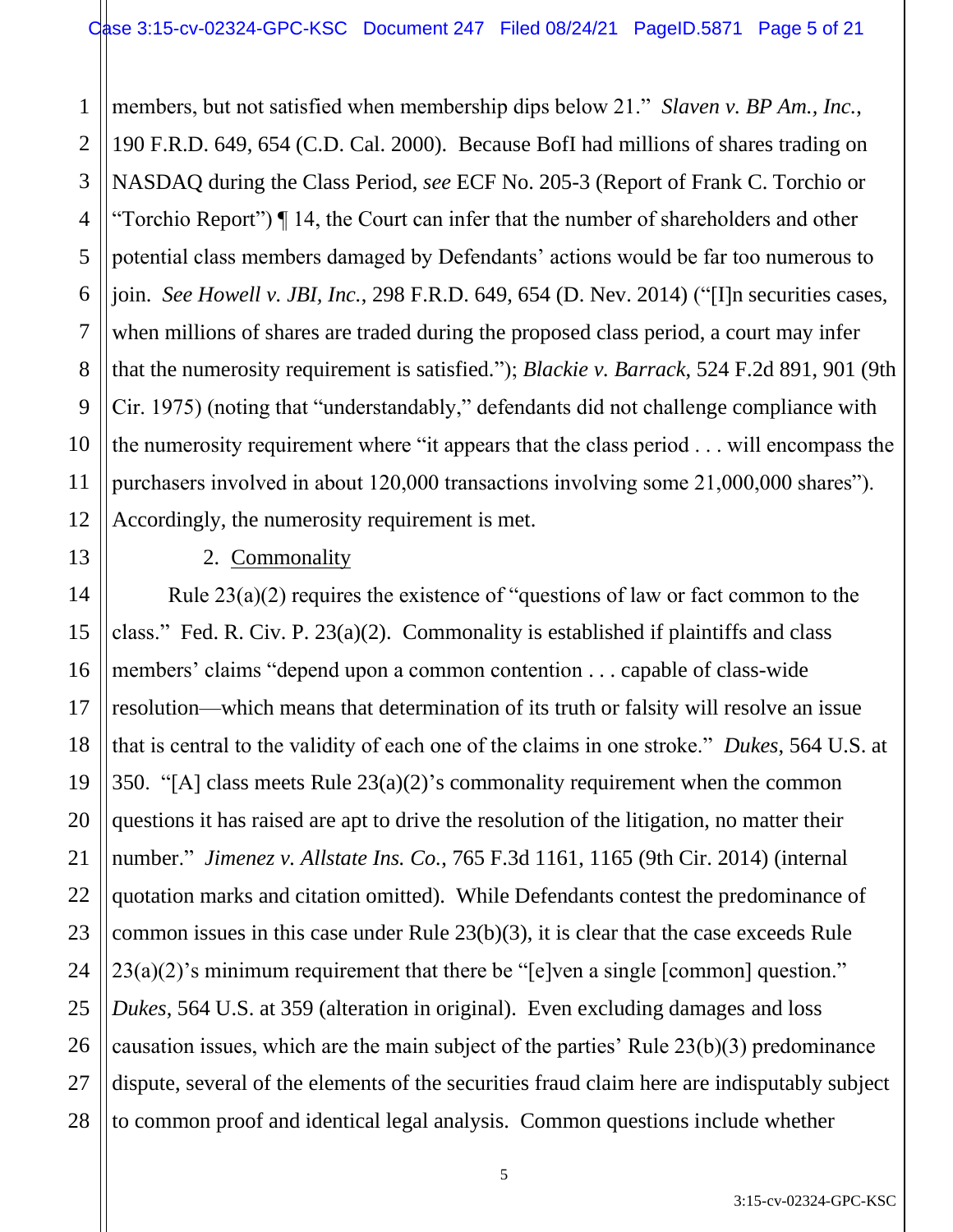1 2 3 4 5 6 7 8 Defendants' actions violated federal securities laws; whether the statements identified in the TAC constitute material misrepresentations; and whether Defendants acted with the requisite scienter. *See Amgen Inc. v. Connecticut Ret. Plans & Tr. Funds*, 568 U.S. 455, 460–61 (2013) (citation omitted) (noting elements of a private securities-fraud action); *cf. In re Juniper Networks, Inc. Sec. Litig.*, 264 F.R.D. 584, 588–89 (N.D. Cal. 2009) (noting that the presence of the same common issues satisfied Rule  $23(a)(2)$ ). The Court therefore finds that this case meets the commonality requirement imposed by Rule  $23(a)(2)$ .

### 3. Typicality

9

10

11

12

13

14

15

17

18

19

21

22

25

16 20 23 24 Rule 23(a)(3)'s typicality requirement will be satisfied when "the claims or defenses of the representative parties are typical of the claims or defenses of the class." Fed. R. Civ. P. 23(a)(3). The named plaintiff must be a member of the class they seek to represent and must "possess the same interest and suffer the same injury" as putative class members. *Gen. Tel. Co. of Sw. v. Falcon*, 457 U.S. 147, 156 (1982) (internal quotations omitted). Here, HMEPS's claim is essentially the same as that of the proposed class members: HMEPS purchased stock, call, or put options at what it alleges to be an artificially inflated or deflated price as a result of material misrepresentations made by Defendants, and then suffered damages as a result of the corrective disclosure. Defendants do not assert any defenses unique to HMEPS. *See Sudunagunta v. NantKwest, Inc.*, No. CV161947MWFJEMX, 2018 WL 3917865, at \*4 (C.D. Cal. Aug. 13, 2018) (quoting William B. Rubenstein, *Newberg on Class Actions*, § 22:72 (5th ed. 2018)) (noting that securities claims tend to avoid typicality problems such as defenses unique to the named plaintiff). The Court thus concludes that HMEPS's claims are typical of that of the class.

# 4. Adequacy

26 27 28 Under Rule 23(a)(4), representative parties must be able to "fairly and adequately protect the interests of the class." Fed. R. Civ. P. 23(a)(4). In analyzing whether Rule 23(a)(4) has been met, the Court must ask two questions: "(1) do the named plaintiffs and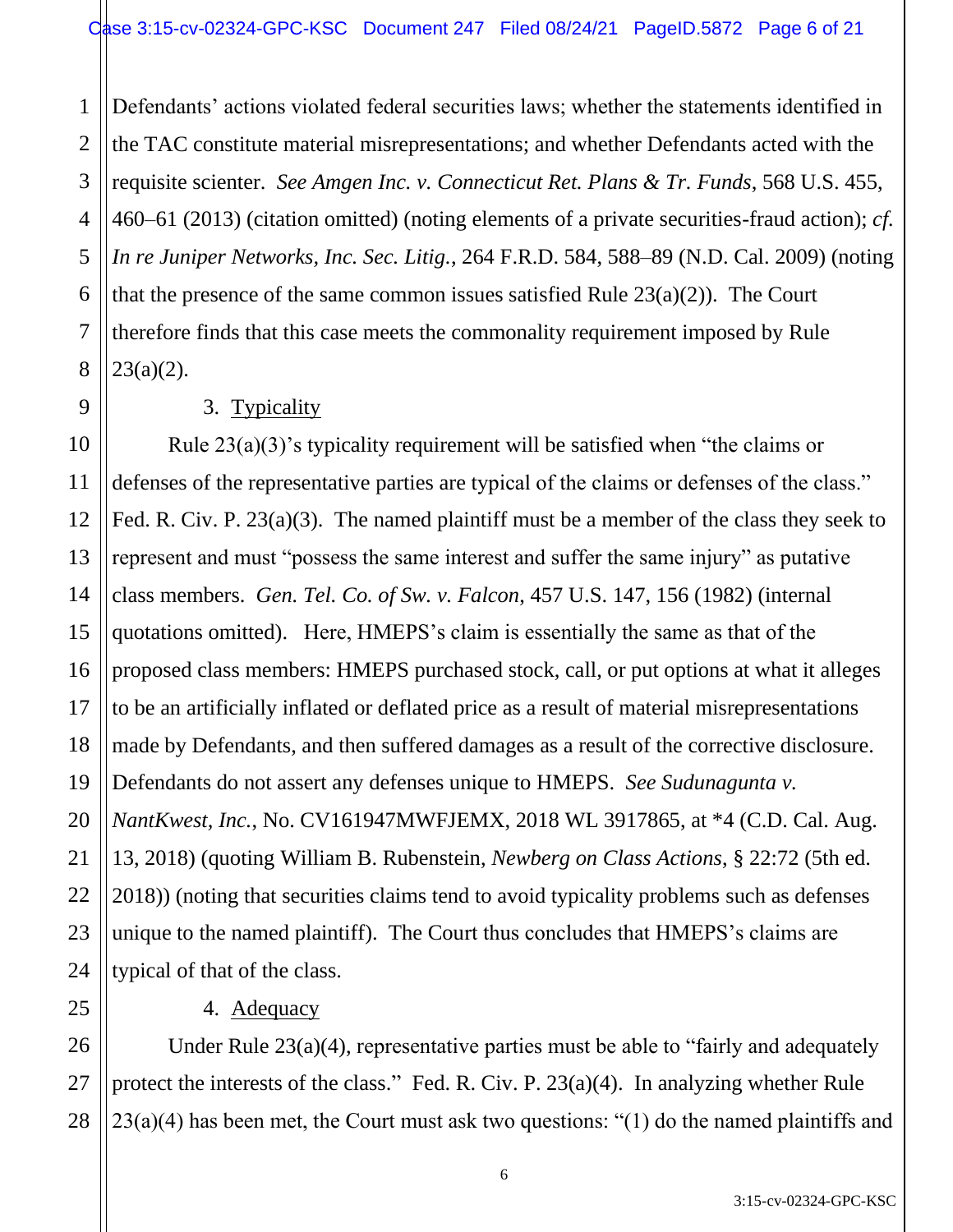1 2 3 4 5 6 their counsel have any conflicts of interest with other class members and (2) will the named plaintiffs and their counsel prosecute the action vigorously on behalf of the class?" *Evon v. Law Offices of Sidney Mickell*, 688 F.3d 1015, 1031 (9th Cir. 2012) (citation omitted). The Court must also consider the adequacy of counsel before appointing class counsel under Rule 23(g). Fed. R. Civ. P. 23(g); *Scholl v. Mnuchin*, 489 F. Supp. 3d 1008, 1045 (N.D. Cal. 2020).

7 8 9 10 12 13 14 15 16 18 HMEPS has demonstrated the ability to litigate this securities-fraud action vigorously on behalf of class members and does not appear to have any interests adverse to those of the class. Indeed, as a large institutional investor that purchased a large financial interest in BofI, *see* ECF No. 205-4 (Declaration of Sherry Mose or "Mose Decl.") ¶ 3, HMEPS is the type of plaintiff typically favored under the PSLRA to be the lead plaintiff in securities litigation. *See* 15 U.S.C.A. § 78u-4(a)(3)(B)(iii)(I). HMEPS likewise satisfies the separate adequacy requirement under Rule 23(a)(4) for appointment as class representative because it has actively participated in the litigation of this case, *see*  Mose Decl.  $\P$  4 –7, and there is no indication that its interests are in conflict with other Class Period investors. The Court therefore determines that HMEPS is able to "fairly and adequately protect the interests of the class" and can be appointed as class representative. Fed. R. Civ. P. 23(a)(4).

11

17

19 20 21 22 23 24 25 26 27 28 The Court also finds that Lieff Cabraser satisfies both the adequacy requirement and the prerequisites to appointment as class counsel under Rule 23(g). Lieff Cabraser has litigated this case over the past five years, both before this Court and the Ninth Circuit. *See* Fed. R. Civ. P. 23(g)(1)(A)(i), (iv); Mose Decl. ¶ 8. Counsel has significant experience with securities fraud class actions and demonstrates a thorough understanding of the applicable law. *See* Fed. R. Civ. P. 23(g)(1)(A)(ii), (iii); ECF No. 205-5 (Lieff Cabraser Firm Resume) at 4–5. There is also no indication that the firm's interests are adverse to those of the class. Thus, the Court finds that Lieff Cabraser will fairly and adequately represent the interests of the class and can be appointed as class counsel. *See* Fed. R. Civ. P. 23(g)(2).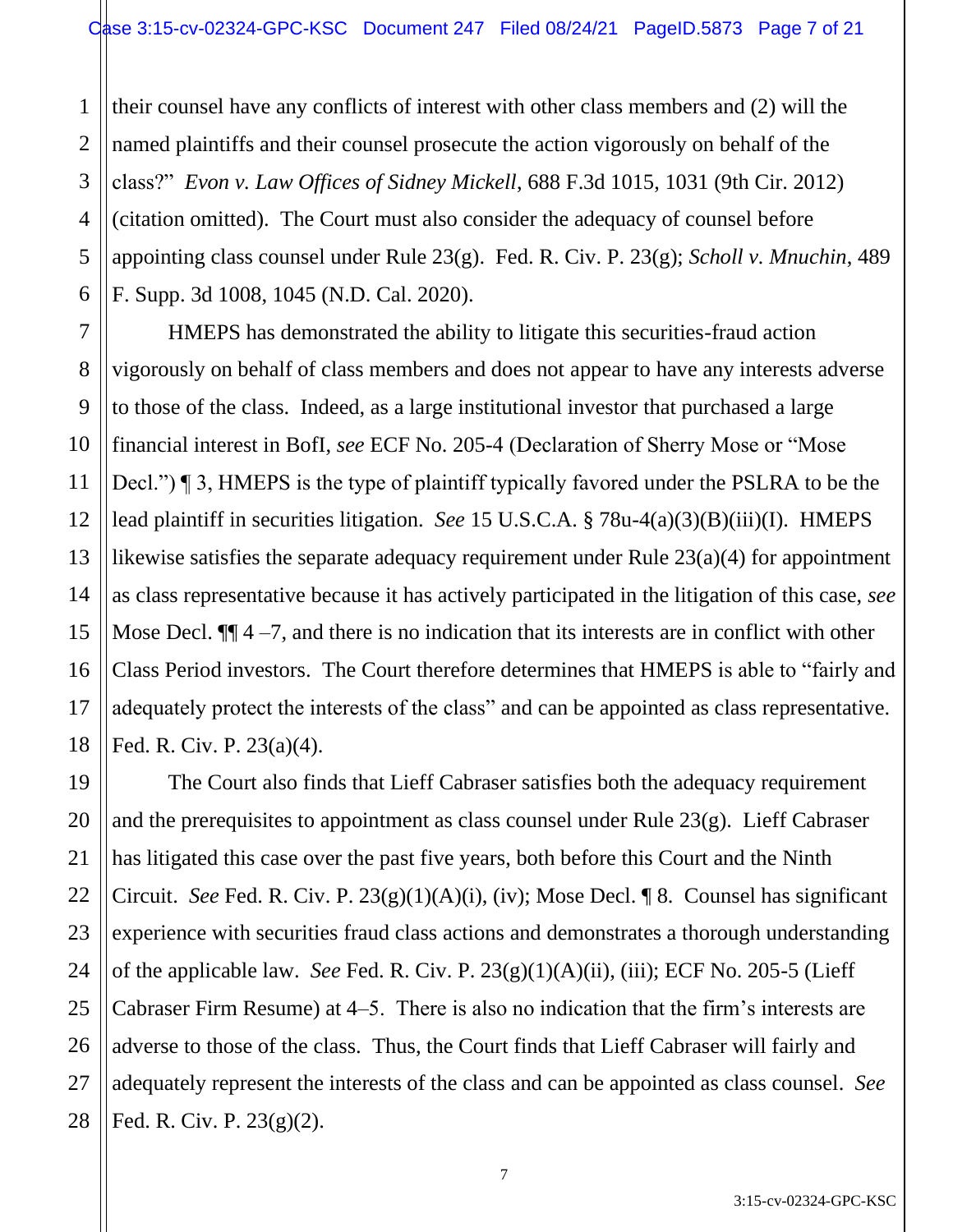### **b. Rule 23(b)(3)**

1

2

3

4

5

6

7

8

9

10

11

12

13

14

15

16

17

18

19

20

21

22

27

Plaintiff seeks to maintain this class action under Rule 23(b)(3), which requires that "questions of law or fact common to class members predominate over any questions affecting only individual members, and that a class action is superior to other available methods for fairly and efficiently adjudicating the controversy." Fed. R. Civ. P. 23(b)(3). Defendants' opposition is primarily focused on the predominance requirement.

#### 1. Predominance

As the Supreme Court recognized, "[i]n securities class action cases, the crucial requirement for class certification will usually be the predominance requirement of Rule 23(b)(3)." *Halliburton II*, 573 U.S. at 276. The Court therefore must consider whether questions capable of resolution with "generalized, class-wide proof" predominate over individualized ones. *See Tyson Foods, Inc. v. Bouaphakeo*, 577 U.S. 442, 453 (2016). "Predominance is not, however, a matter of nose-counting. Rather, more important questions apt to drive the resolution of the litigation are given more weight in the predominance analysis over individualized questions which are of considerably less significance to the claims of the class." *In re Hyundai & Kia Fuel Econ. Litig.*, 926 F.3d 539, 557 (9th Cir. 2019) (quoting *Ruiz Torres v. Mercer Canyons Inc.*, 835 F.3d 1125, 1134 (9th Cir. 2016)).

23 24 25 26 28 The Court's predominance inquiry begins with the elements of a Section 10(b) securities fraud claim, which are: "(1) a material misrepresentation or omission by the defendant; (2) scienter; (3) a connection between the misrepresentation or omission and the purchase or sale of a security; (4) reliance upon the misrepresentation or omission; (5) economic loss; and (6) loss causation." *Erica P. John Fund, Inc. v. Halliburton Co.*, 563 U.S. 804, 809–10 (2011) ("*Halliburton I*") (citations omitted). Defendants do not dispute that several of the elements of Plaintiff's securities fraud claim would be common to the class. Indeed, the materiality of the misrepresentation and the defendant's scienter are issues that would require the same proof for any class member. *See Amgen*, 568 U.S. at 467; *Petrie v. Elec. Game Card, Inc.*, 308 F.R.D. 336, 344 (C.D. Cal. 2015).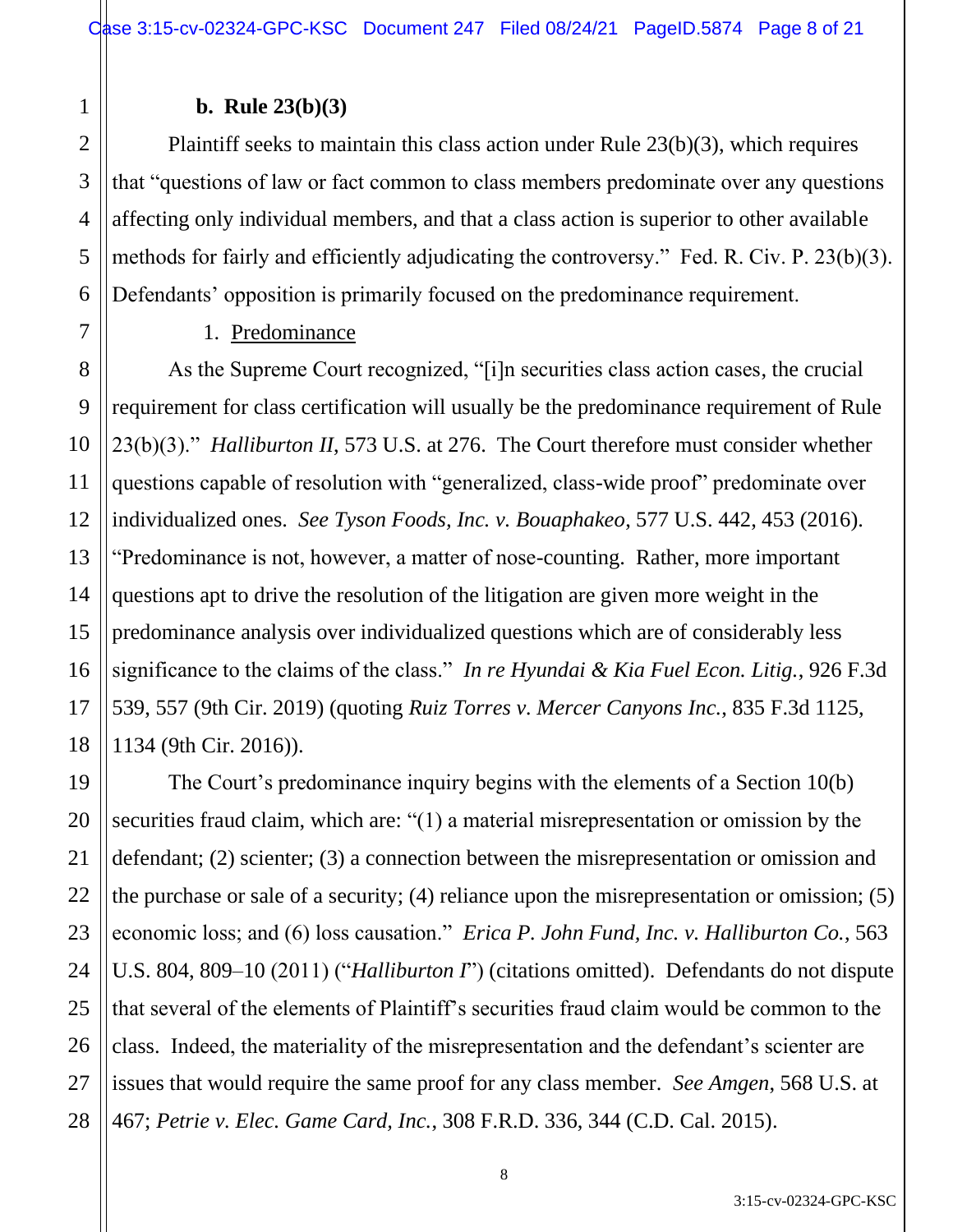#### i. Reliance

1

20

21

22

23

24

25

26

27

28

2 3 4 5 6 7 8 9 10 11 12 13 14 15 16 17 18 19 "Whether common questions of law or fact predominate in a securities fraud action often turns on the element of reliance." *Halliburton I*, 563 U.S. at 810. Although the traditional way of demonstrating reliance is by showing that an individual purchaser of a security, for example, was aware of the statement or omission and entered into the transaction because of the statement or omission, in most securities cases requiring proof of such direct reliance "would place an unnecessarily unrealistic evidentiary burden on the Rule 10b–5 plaintiff who has traded on an impersonal market." *Basic Inc. v. Levinson*, 485 U.S. 224, 245 (1988). Accordingly, the Supreme Court in *Basic* held that plaintiffs can invoke a rebuttable presumption of reliance based on the "'fraud-on-themarket' theory, which holds that 'the market price of shares traded on well-developed markets reflects all publicly available information, and, hence, any material misrepresentations.'" *Halliburton II*, 573 U.S. at 268 (quoting *Basic*, 485 U.S. at 246). To obtain the presumption of reliance, a plaintiff must show "(1) that the alleged misrepresentations were publicly known, (2) that they were material, (3) that the stock traded in an efficient market, and (4) that the plaintiff traded the stock between the time the misrepresentations were made and when the truth was revealed." *Id.* (quoting *Basic*, 485 U.S. at 248, n.27). The materiality of the statements need not be proven at the class certification stage. *Amgen*, 568 U.S. at 460.

Here, the misrepresentations at issue were included in SEC filings and proxy statements, and were thus publicly known. *See In re Banc of California Sec. Litig.*, 326 F.R.D. 640, 648 (C.D. Cal. 2018). Both HMEPS and members of the putative class made the relevant transactions after at least some misrepresentations were made and before the corrective disclosures. Defendants agreed not to challenge the efficiency of the market for the purposes of this motion but argue that Plaintiff must still put forth evidence to establish this element. ECF No. 205-2 (Declaration of Richard M. Heimann) ¶ 2; ECF No. 211 at 14–15 n.4. The Court finds that Plaintiff has adequately done so. BofI stock traded on NASDAQ, a well-developed market, and Mr. Torchio's reply report explains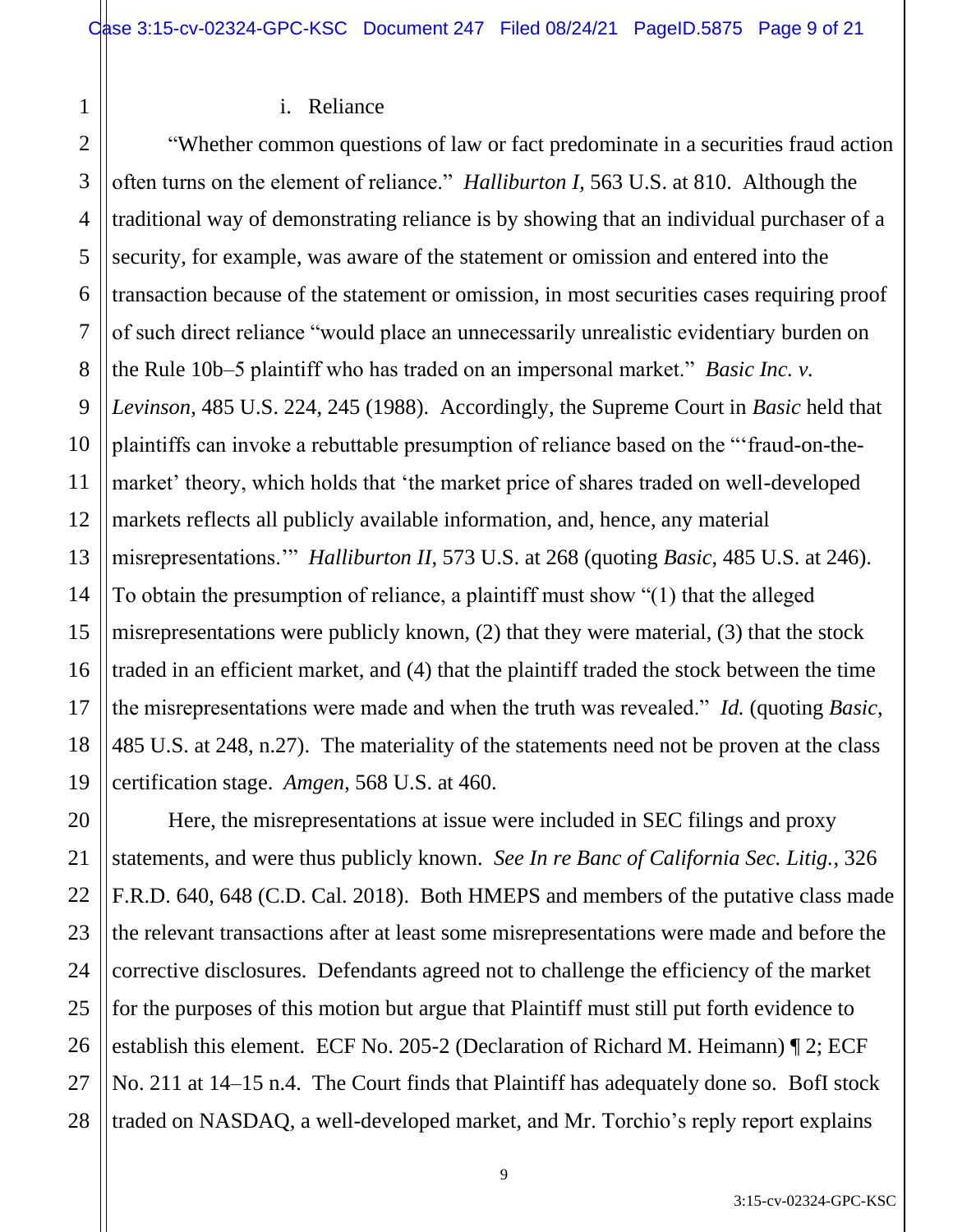1 2 3 4 5 6 how BofI stock satisfied the factors from *Cammer v. Bloom*, which many courts have found helpful in determining market efficiency. ECF No. 226-3 (Reply Report of Frank C. Torchi or "Torchio Reply Report") ¶ 4, Appendix A; *Binder v. Gillespie*, 184 F.3d 1059, 1065 (9th Cir. 1999) (citing *Cammer v. Bloom*, 711 F. Supp. 1264, 1286–87 (D.N.J. 1989)). Accordingly, Plaintiff can invoke the presumption of reliance based on the fraud-on-the-market theory, rendering reliance a common issue.

ii. Loss Causation

7

11

17

21

24

8 9 10 12 13 14 15 16 18 19 20 22 23 Loss causation "requires a plaintiff to show that a misrepresentation that affected the integrity of the market price *also* caused a subsequent economic loss." *Halliburton I*, 563 U.S. at 812 (emphasis in original). The Supreme Court has held that plaintiffs need not establish loss causation at the class certification stage. *Halliburton I*, 563 U.S. at 813. Although *Halliburton I* was confronted with the question of whether loss causation must be established to invoke the rebuttable presumption of reliance under *Basic*, *see id.*, it also makes sense that loss causation typically will not cause a hurdle to class certification under Rule 23(b)(3) because the issue is capable of resolution on a class-wide basis. When loss causation is sought to be proved via the effect of a corrective disclosure, all plaintiffs will need to show that the revelation of the misrepresentations caused the stock price to drop from its artificially inflated level. *In re BofI*, 977 F.3d at 789–90 (citing *Dura Pharmaceuticals, Inc. v. Broudo*, 544 U.S. 336, 347 (2005)). Whether the corrective disclosure led to a reduction in stock price does not require any individualized determinations that would vary across the class, particularly in a case like this one where there is a single corrective disclosure. The Court therefore finds that loss causation is an issue common to all putative class members' claims.

iii. Damages

25 26 27 28 To meet the predominance requirement under Rule 23(b)(3), "plaintiffs must be able to show that their damages stemmed from the defendant's actions that created the legal liability" under the proposed damages model. *Leyva v. Medline Indus. Inc.*, 716 F.3d 510, 514 (9th Cir. 2013) (citing *Comcast*, 569 U.S. at 38). The Court must conduct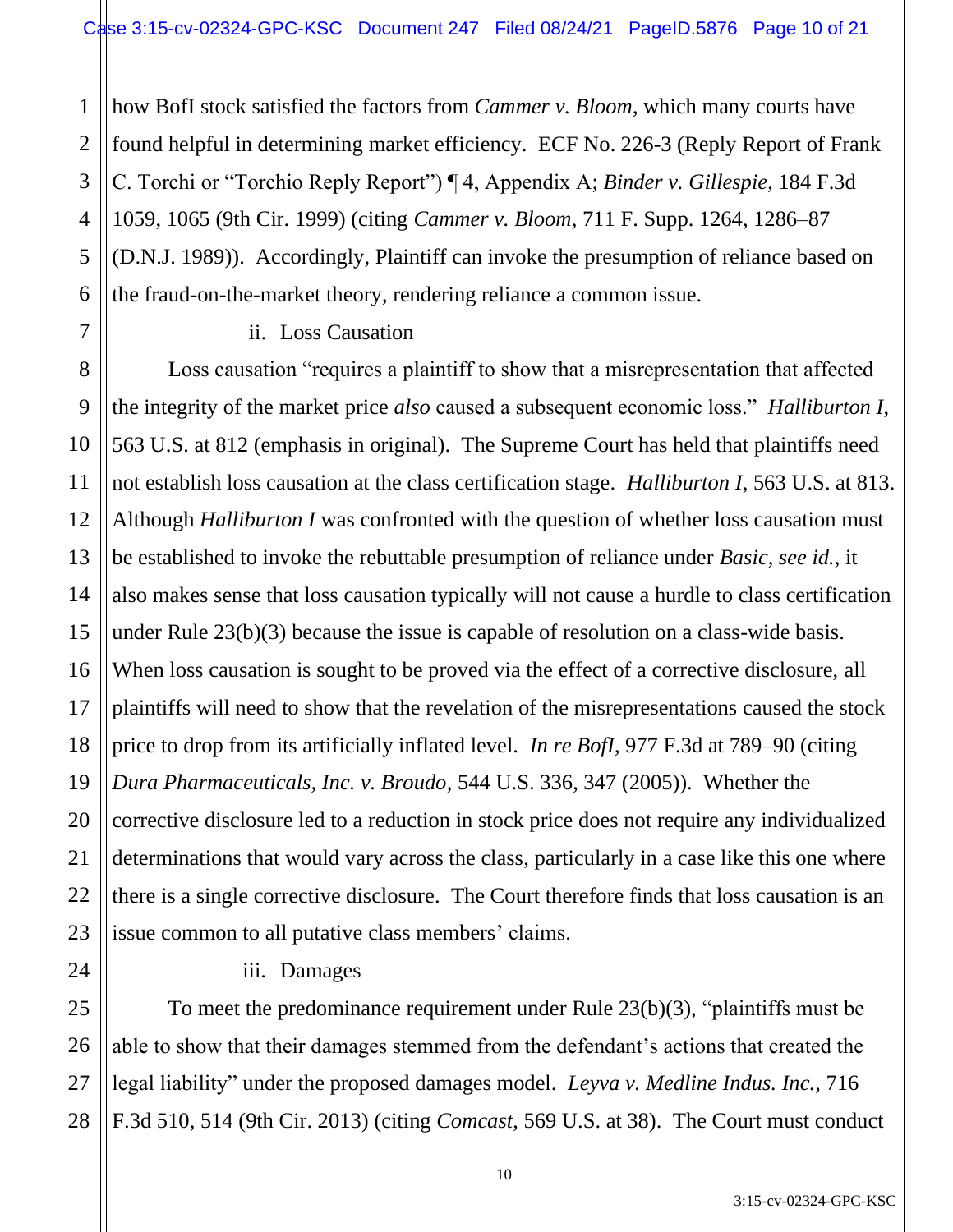1 2 3 4 5 6 7 a "rigorous analysis" to determine whether the model damages model is consistent with the plaintiffs' case for liability, although "[c]alculations need not be exact." *Comcast*, 569 U.S. at 35 (citations omitted). "[U]ncertainty regarding class members' damages does not prevent certification of a class as long as a valid method has been proposed for calculating those damages." *Nguyen v. Nissan N. Am., Inc.*, 932 F.3d 811, 817 (9th Cir. 2019) (quoting *Lambert v. Nutraceutical Corp.*, 870 F.3d 1170, 1182 (9th Cir. 2017), *rev'd on other grounds*, 139 S. Ct. 710 (2019)).

8

9

10

11

12

13

14

15

16

17

18

19

20

21

22

23

24

25

26

Defendants contend that Plaintiff has not met the predominance requirement because it has not demonstrated a reliable method of class-wide calculation of damages that aligns with the theory of liability as required by *Comcast Corp. v. Behrend*, 569 U.S. 27 (2013). Plaintiff argues that its proposed damages model is standard in securities class actions and has been found by numerous courts to satisfy the requirements of *Comcast*, and that Defendants' argument instead improperly seeks to force Plaintiff to prove loss causation at the class certification stage.

In *Comcast*, an antitrust case, the Supreme Court found that deficiencies in the plaintiff's proposed damages model precluded certification of a class under Rule 23(b)(3). The plaintiff, seeking to represent cable subscribers across Philadelphia, had asserted four theories of antitrust violations against cable provider Comcast, but the district court found that only one of the four theories—that Comcast's actions deterred competition from "overbuilders"—could proceed on a class-wide basis. *Id.* at 31. However, the district court found that damages could be calculated on class-wide basis as to the remaining theory of liability, even though the proposed model of calculating damages accounted for the harm caused by all four alleged antitrust violations and did not isolate damages caused by overbuilding deterrence. *Id.* at 32, 36–37. The Third Circuit affirmed, and refused to consider arguments related to the damages model because they constituted an improper attack on the merits. *Id.* at 32.

27 28 After conducting the "rigorous analysis" of the damages model that the Third Circuit had failed to undertake, the Supreme Court determined that its deficiencies were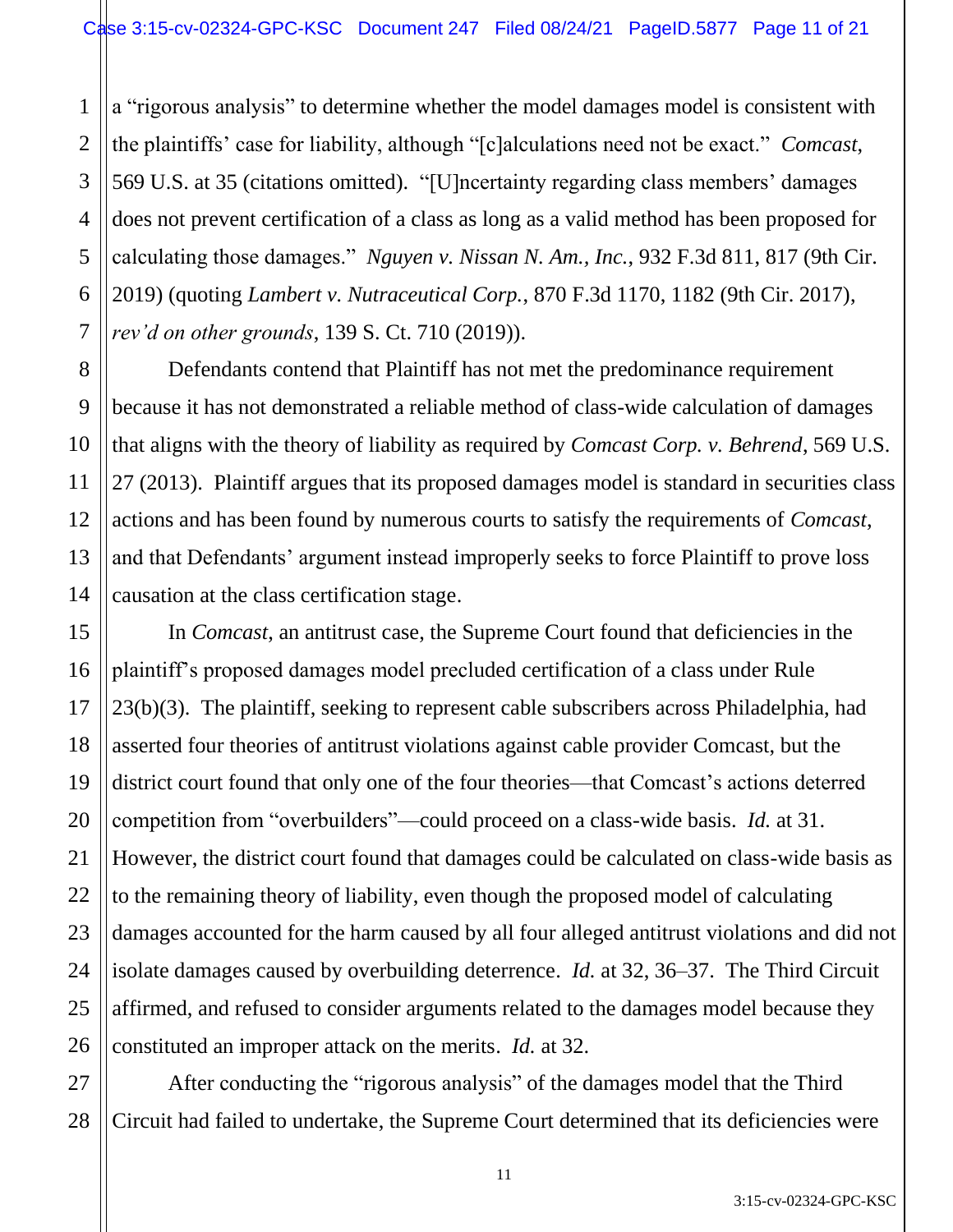1 2 3 4 5 6 7 8 9 10 11 12 13 14 fatal to class certification under Rule 23(b)(3). *Id.* at 33–34. The Court noted that despite the Third Circuit's reference to the requirement that the plaintiff must "assure [the court] that if they can prove antitrust impact, the resulting damages are capable of measurement and will not require labyrinthine individual calculations," the proposed damages model indeed left open the possibility that measuring the harm caused by the remaining theory of liability would not be possible on a class-wide basis. *Id.* at 37 (quoting *Behrend v. Comcast Corp.*, 655 F.3d 182, 206 (3d Cir. 2011)). As the Court explained, cable subscribers in different counties may have been overcharged as a result of different forms of anticompetitive conduct, making it impossible to calculate damages attributable solely to overbuilding deterrence with the existing proposed model. *Id.* at 37–38. Because the damages model was unable to account for the "nearly endless" "permutations involving four theories of liability and 2 million subscribers located in 16 counties," the Court held that "Rule 23(b)(3) cannot authorize treating subscribers within the Philadelphia cluster as members of a single class." *Id.* at 38.

Here, Plaintiff provides the Report of Frank C. Torchio, ECF No. 205-3, to describe the method Plaintiff plans to use to calculate damages on a class-wide basis. Mr. Torchio proposes to use a model known as an event study to measure class members' economic losses stemming from their acquisition of the security or related interest at an artificially inflated price that was later reduced once the misrepresentations were revealed to the market. Torchio Report ¶ 17. In general terms, an event study uses a regression analysis to determine the effect of an event (such as a corrective disclosure) on a dependent variable (such as the share price). *See* Torchio Report ¶¶ 23–41; *In re Imperial Credit Indus., Inc. Sec. Litig.*, 252 F.Supp.2d 1005, 1014 (C.D. Cal. 2003). Defendants contend that the proposed damages model does not align with Plaintiff's theory of liability, as required under *Comcast*, because it fails to account for the possible falsity of allegations in the *Erhart* Complaint, the impact of non-disclosed misconduct, and the impact of allegations in the *Erhart* Complaint not attributable to the alleged actionable misstatements. Defendants supply a report from their own expert, David C. Smith, who

15

16

17

18

19

20

21

22

23

24

25

26

27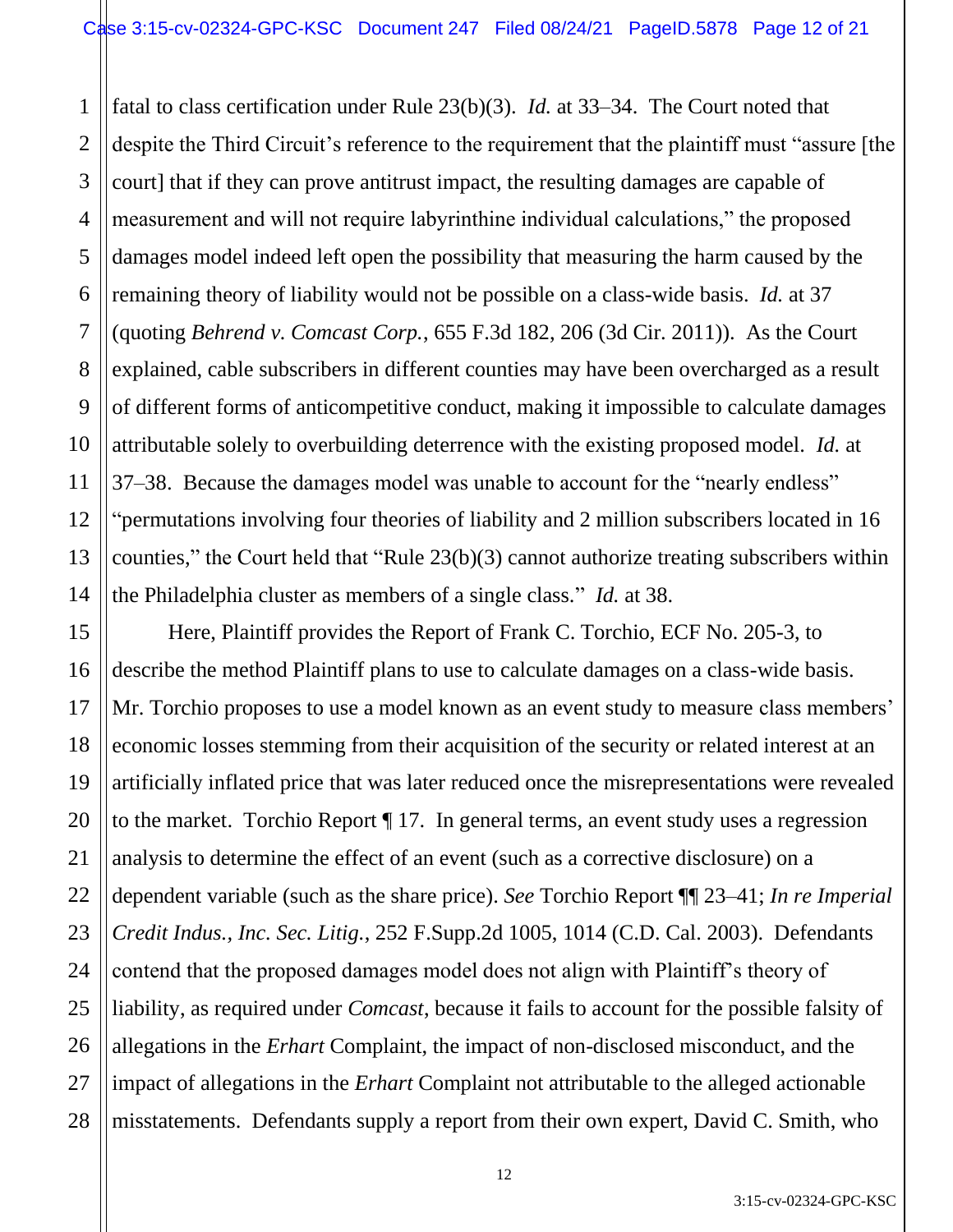1 2 3 4 5 6 7 8 opines that Mr. Torchio's model is not capable of measuring only damages attributable to the alleged misstatements and purports to employ methodologies that are inappropriate for the case at bar. *See* ECF No. 211-2 (Report of David C. Smith or "Smith Report"). Plaintiff responds that Defendants essentially seek to require Plaintiff to complete the loss causation analysis at the class certification stage, which the Supreme Court held is not required under *Halliburton I*. Plaintiff also provides a rebuttal report by Mr. Torchio, ECF No. 226-3, which disputes Dr. Smith's appraisal of the proposed damages model. *See* Torchio Reply Report.

9 10 11 12 13 14 15 16 17 18 19 20 21 22 23 24 Despite *Comcast*'s seemingly broad pronouncements regarding the importance of articulating a workable class-wide damages model in relation to the predominance requirement, subsequent cases have generally found that this requirement does not pose a significant obstacle to class certification in securities litigation. Putative class actions arising from the violation of federal securities law set often forth a single theory of liability—that particular material misrepresentations caused putative class members to purchase the security at an artificially inflated price, which was then reduced as a result of one or more corrective disclosures, resulting in damages.<sup>4</sup> *See Di Donato v. Insys Therapeutics, Inc.*, 333 F.R.D. 427, 446 (D. Ariz. 2019). "Courts regularly reaffirm that the out-of-pocket, or event study, method matches plaintiffs' theory of liability under Section 10(b) of the Securities Exchange Act, making it the standard method for calculating damages in virtually every Section 10(b) class action." *Id.* (quoting *City of Miami Gen. Employees' & Sanitation Employees' Ret. Trust v. RH, Inc.*, No. 17-CV-00554-YGR, 2018 WL 4931543, at \*3 (N.D. Cal. Oct. 11, 2018) (collecting cases)); *see also In re Diamond Foods, Inc., Sec. Litig.*, 295 F.R.D. 240, 251 (N.D. Cal. 2013). That is because an event study aims to calculate economic loss by looking to the artificial

25

26

<sup>28</sup>  $4$  Here, while Plaintiff also asserts a claim under Section 20(a), this provision merely seeks to hold controllers of an entity liable for the underlying Section 10(b) claim and does not inject any additional individualized issues. *See* 15 U.S.C. § 78t(a).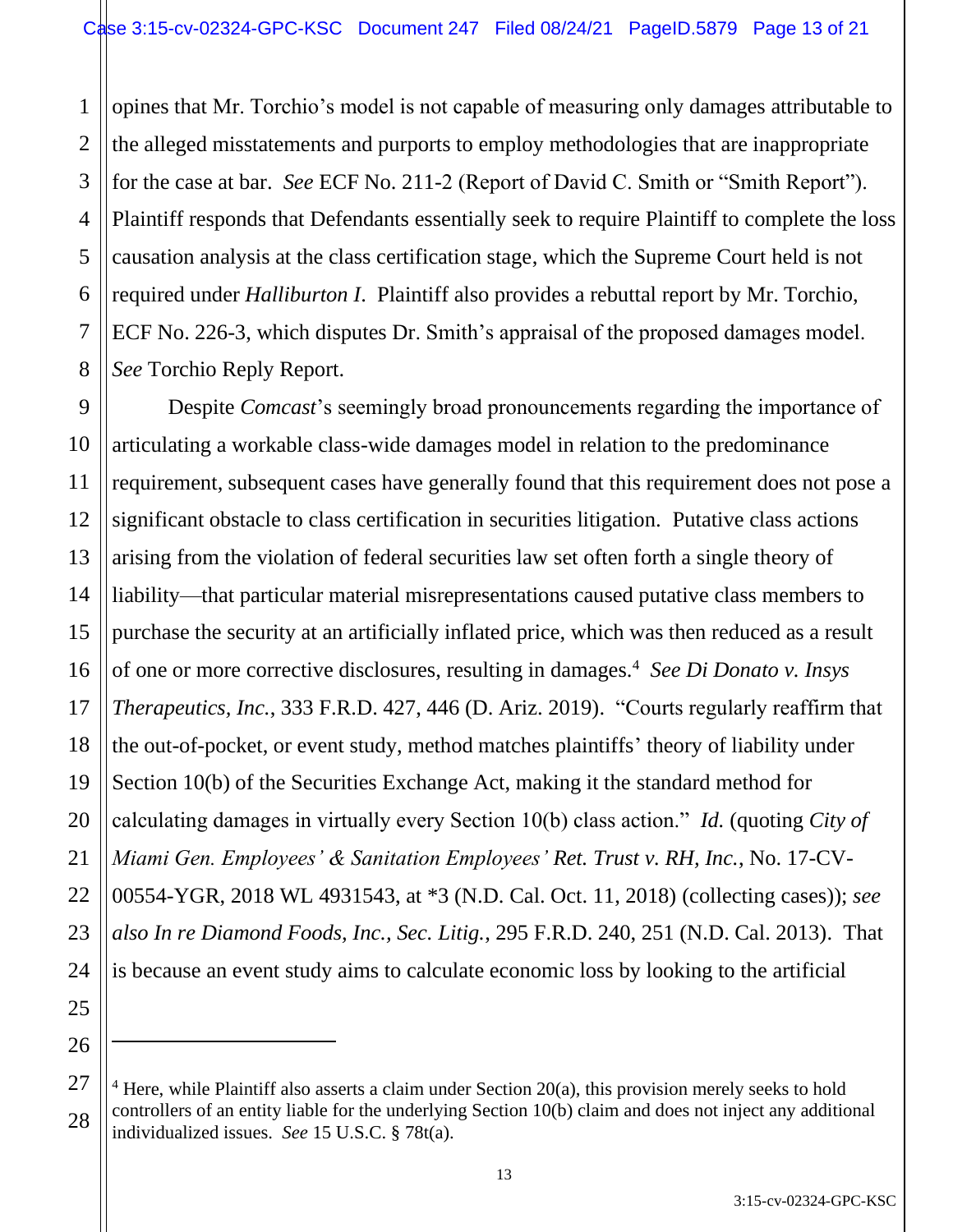1 2 3 4 5 6 inflation in the stock price on each day of the class period—i.e., comparing the decline in stock price following the corrective disclosure to each day of the class period prior to disclosure, while controlling for expected market changes and other confounding factors—permitting calculation of what the share price would have been absent the fraud. *See* Torchio Report ¶¶ 42–69, 95–96; *In re Diamond Foods*, 295 F.R.D. at 248–49, 251– 52.

7 8 9 10 11 12 13 14 15 16 17 While Dr. Smith questions the efficacy of what he refers to as the "backcasting" model employed by Mr. Torchio in general, <sup>5</sup> Defendants primarily argue that Mr. Torchio's proposed model is insufficient to calculate damages in this case because it does not account for a number of factors that could have influenced the BofI share price aside from the alleged corrective disclosures, and does not include specific alternative methods for calculating damages in the event some or all of the allegations in the *Erhart* Complaint are false or there is otherwise a mismatch between the corrective disclosures and the alleged misrepresentations. ECF No. 211 at 19–29. However, none of these arguments convince the Court that the proposed event study would be inconsistent with Plaintiff's theory of liability such that, under *Comcast*, the case fails to satisfy the Rule 23(b)(3) predominance requirement.

18 20 24 First, the Court agrees with Plaintiff that under the Ninth Circuit's ruling, at this stage, the allegations in the *Erhart* Complaint need not be proven true to qualify as corrective disclosures; rather, they must be reasonably perceived as true by the market and correct the market's mistake as to BofI's underwriting standards and system of internal controls and compliance infrastructure. *In re BofI*, 977 F.3d at 792–93. Defendants' arguments in this regard are thus inapposite. Of course, for Plaintiff to ultimately show loss causation, there must be some "fit" between the allegations in the

19

21

22

23

25

26

27

<sup>&</sup>lt;sup>5</sup> While Dr. Smith states that the "backcasting" model is not appropriate in most cases, the Court finds Mr. Torchio's explanation, along with the numerous district court cases approving of similar studies, more convincing. Smith Report  $\P$  40–44; Torchio Reply Report  $\P$  8–27.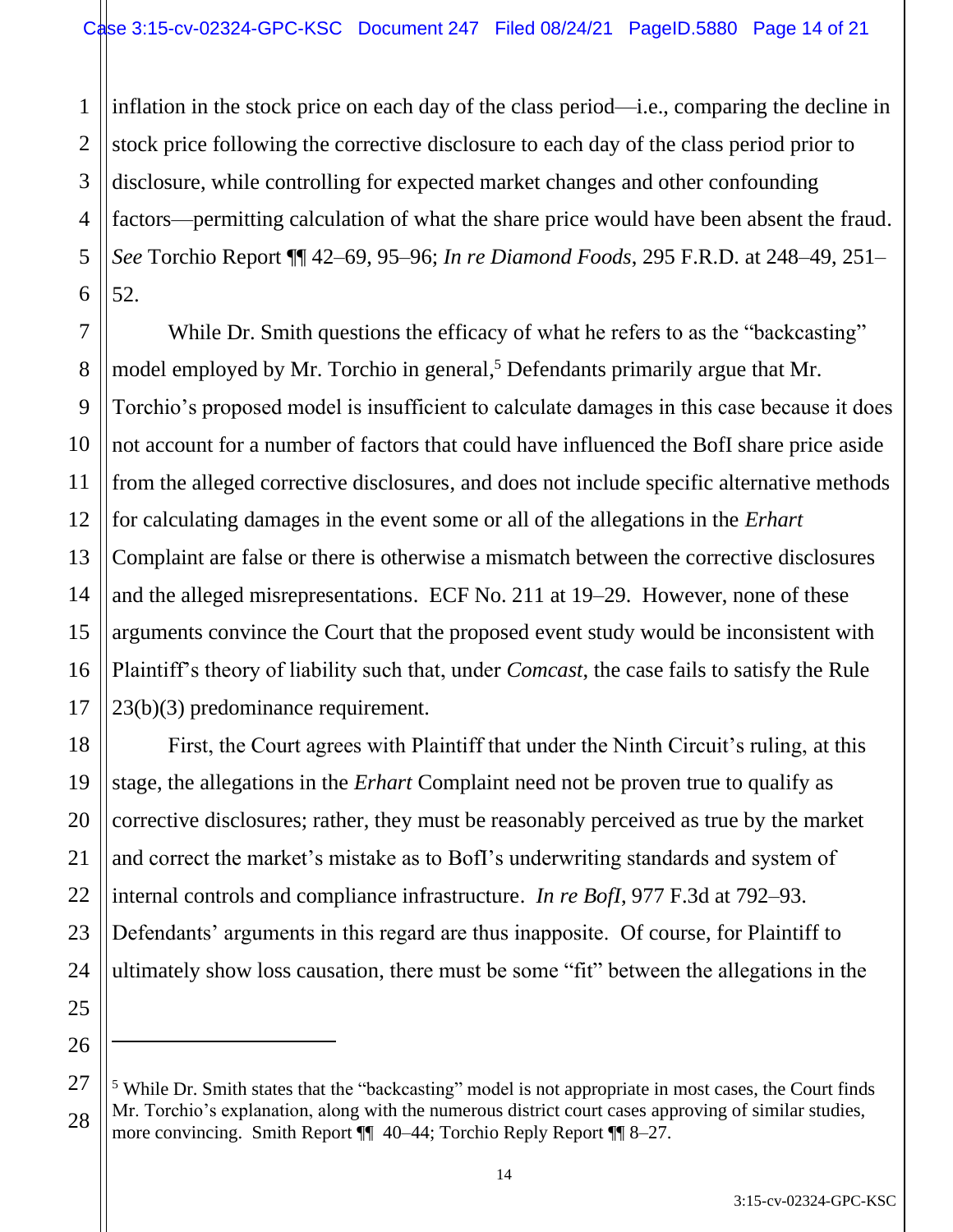1 2 3 4 5 6 7 8 9 10 11 12 13 *Erhart* Complaint and Defendants' earlier misrepresentations or else the allegations will fail to qualify as corrective disclosures. But the question at class certification is whether "damages could feasibly and efficiently be calculated once the common liability questions are adjudicated," *Levya*, 716 F.3d at 514, not whether the common liability questions will be resolved in Plaintiff's favor. Other district courts have rejected similar challenges as irrelevant to the predominance inquiry underlying *Comcast*. *See Hatamian v. Advanced Micro Devices, Inc.*, No. 14-CV-00226 YGR, 2016 WL 1042502, at \*9 (N.D. Cal. Mar. 16, 2016) (quoting *Halliburton I*, 563 U.S. at 812) ("Defendants attack the 'fit' between an alleged corrective disclosure and a prior alleged fraudulent statement. This is nothing more than an attack on loss causation, or Plaintiffs' ability to 'show that a misrepresentation that affected the integrity of the market price *also* caused a subsequent economic loss.'"); *Baker v. SeaWorld Ent., Inc.*, No. 14CV2129-MMA (AGS), 2017 WL 5885542, at \*14 (S.D. Cal. Nov. 29, 2017) (same).

14 15 16 18 19 20 22 23 24 25 26 27 28 To the extent there are allegations in the *Erhart* Complaint that are unrelated to BofI's previous misstatements regarding underwriting standards, internal controls, and compliance infrastructure, yet still may have had an independent influence on the share price, the influence of these factors will have to be taken into account in any damages model. But Mr. Torchio's report explains methods for controlling for confounding variables and "overcorrections," indicating that this could be done using the event study model. Torchio Report ¶¶ 59–66, 95–96; Torchio Reply Report ¶¶ 17. The proposed model therefore appropriately aligns with Plaintiff's theory of liability. As numerous cases have recognized, "[a]lthough plaintiffs may face substantial hurdles in actually proving loss causation and out-of-pocket damages, they are not required to make these showings until the merits stage." *In re Barrick Gold Sec. Litig.*, 314 F.R.D. 91, 106 (S.D.N.Y. 2016); *cf. In re Diamond Foods*, 295 F.R.D. at 252 ("Whether plaintiff will ultimately prevail in proving damages is not necessary to determine at this stage."); *In re Snap Inc. Sec. Litig.*, 334 F.R.D. 209, 217 (C.D. Cal. 2019) ("To the extent that Defendant's arguments seek to challenge [plaintiff's expert's] ability *in practice* to adjust

17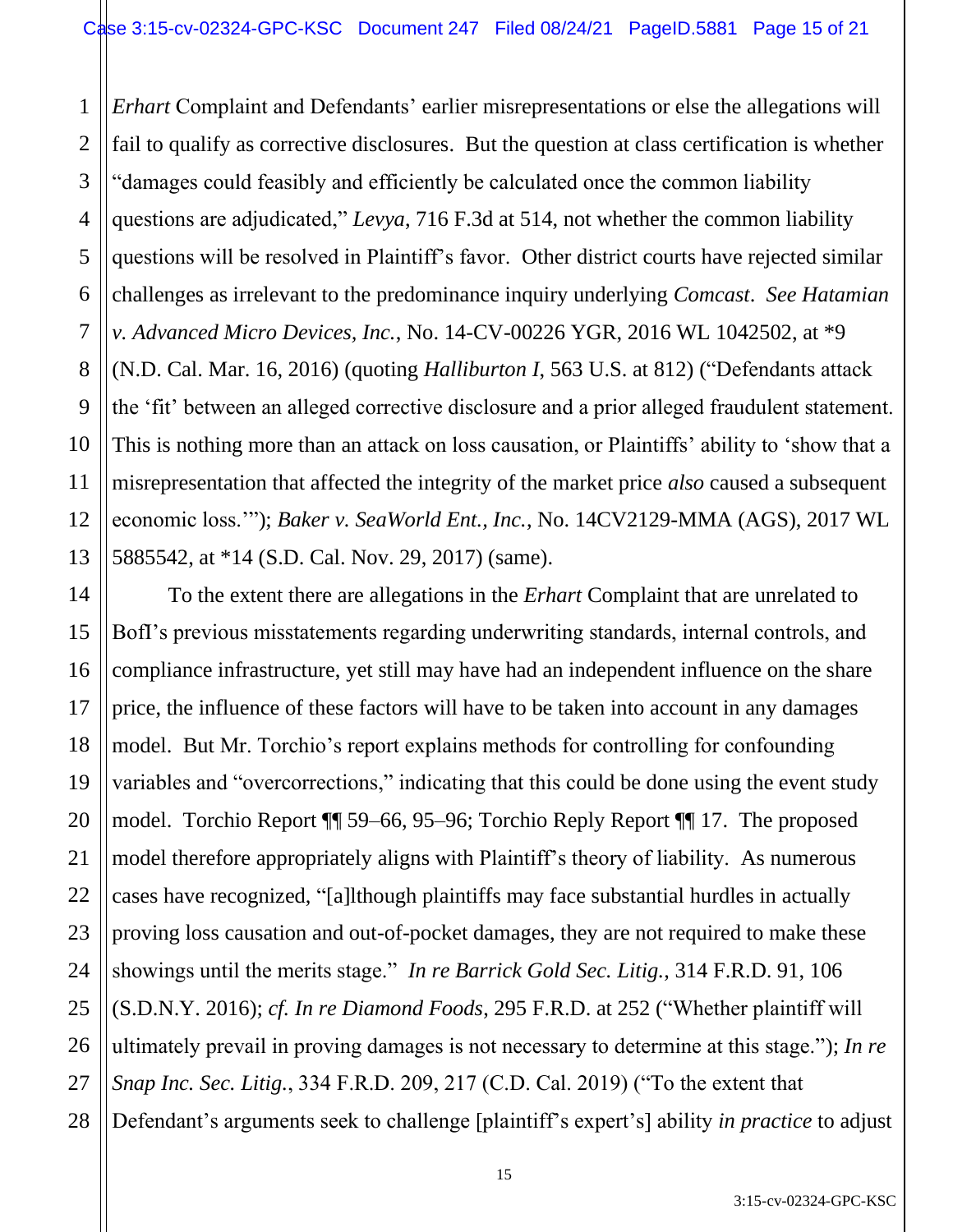1 2 3 4 5 6 7 8 9 for the confounding factors that may prevent isolation of price movement based on the alleged partial corrective disclosures, this is an inquiry to consider at the merits stage."); *SEB Inv. Mgmt. AB v. Symantec Corp.*, 335 F.R.D. 276, 288 (N.D. Cal. 2020) ("Calculating the actual inputs into the out-of-pocket method by parsing and scaling the abnormal returns requires an analysis of *loss causation*. For present purposes, one need only realize that the inflation-ribbon inputs will be common and applied classwide."); *RH, Inc.*, 2018 WL 4931543, at \*4 (finding defendant's argument "prematurely addresses the quantification and allocation of damages, which courts consistently find are not appropriately raised at the class certification stage").

10 11 12 13 14 15 16 17 18 19 20 21 22 23 24 25 26 27 28 The logic of these other cases is consistent with *Comcast* and the rationale behind reviewing proposed damages models at the class certification stage. The issue in *Comcast*, the majority indicated, the damages model was not even designed to account for potentially major differences between putative class members depending on the theory of liability, as cable subscribers in different counties may have been harmed by different forms of anticompetitive conduct, so the predominance requirement was not satisfied. *Comcast*, 569 U.S. at 36–37. In contrast, Defendants' dispute over whether the damages model will accurately measure loss caused by corrective disclosures is unrelated to the concern that individualized damages issues may predominate. Rather, they highlight potential problems of proof that would apply equally to all putative class members' claims. Whether this case proceeded as a class action or many individual actions, each plaintiff would confront the same loss causation issue, as each plaintiff's damages would depend on how much of the market decline could be attributed to Defendants' fraudulent conduct and how much was due to other factors. Like the Supreme Court has noted with respect to the issue of materiality, the class here "will prevail or fail in unison" on the issue of whether their losses were caused by misrepresentations revealed by corrective disclosures in the *Erhart* Complaint, or were driven by something else; "[i]n no event will the individual circumstances of particular class members bear on the inquiry." *See Amgen*, 568 U.S. at 460; *cf. Insys Therapeutics*,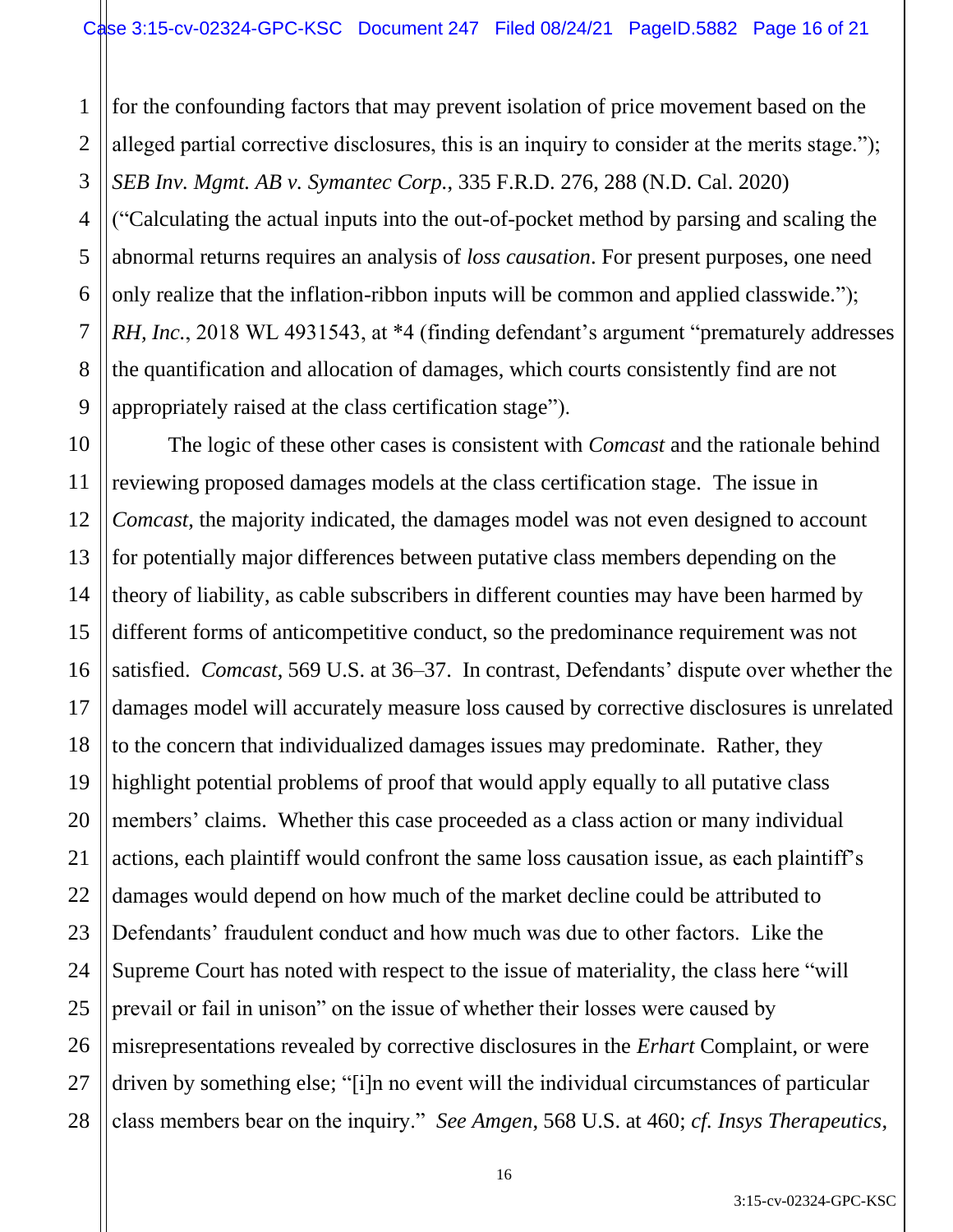1 2 3 4 5 6 333 F.R.D. at 447–48 (noting that defendants' argument was not that individual questions predominate, but rather that model would not isolate the decline in stock price due to the misstatements at issue, and finding this was a contention more appropriate for the merits stage); *In re Diamond Foods*, 295 F.R.D. at 252 ("[P]laintiff has sufficiently shown that damages are capable of measurement on a classwide basis such that individual damage calculations do not threaten to overwhelm questions common to the class.").

7 8 9 10 12 13 14 15 16 18 19 20 One securities case, arising from BP's Deepwater Horizon drilling rig explosion, provides an example of how a damages model may fail the predominance requirement in a securities case. *See In re BP p.l.c. Sec. Litig.*, No. 10-MD-2185, 2014 WL 2112823 (S.D. Tex. May 20, 2014), *aff'd sub nom. Ludlow v. BP, P.L.C.*, 800 F.3d 674 (5th Cir. 2015). There, the court refused to certify a sub-class because the damages model sought not to calculate out-of-pocket damages, but rather "consequential damages"—that is, all losses after the explosion, even those not directly resulting from BP's misrepresentations—because had BP revealed the truth about the riskiness of its safety program to begin with, plaintiffs would have had an opportunity to completely divest or refrain from investing prior to the explosion. *Id.* at \*10–12. The court found that this theory "injects individualized inquiries into what is supposed to be a classwide model of recovery" because damages would depend on whether a particular investor would or would not have purchased the security had BP disclosed the safety risks. *Id.* at \*11–12. Here, in contrast, Defendants do not address how the asserted shortcomings in Mr. Torchio's damages model have any bearing on the appropriateness of class treatment.

11

17

21

22 23 24 25 26 27 28 This is not to say that any model of damages, no matter how arbitrary, will suffice merely because the plaintiff asserts the methodology could be applied class-wide. In *Lortiz*, for instance, the district court refused to certify a class as to damages because the plaintiffs had not provided any model of damages in their opening brief, and on reply only provided a rebuttal report from Mr. Torchio that addressed general techniques for computing damages not tied to the facts of the case. *Loritz v. Exide Techs.*, No. 2:13-CV-02607-SVW-E, 2015 WL 6790247, at \*22 (C.D. Cal. July 21, 2015). Likewise, in the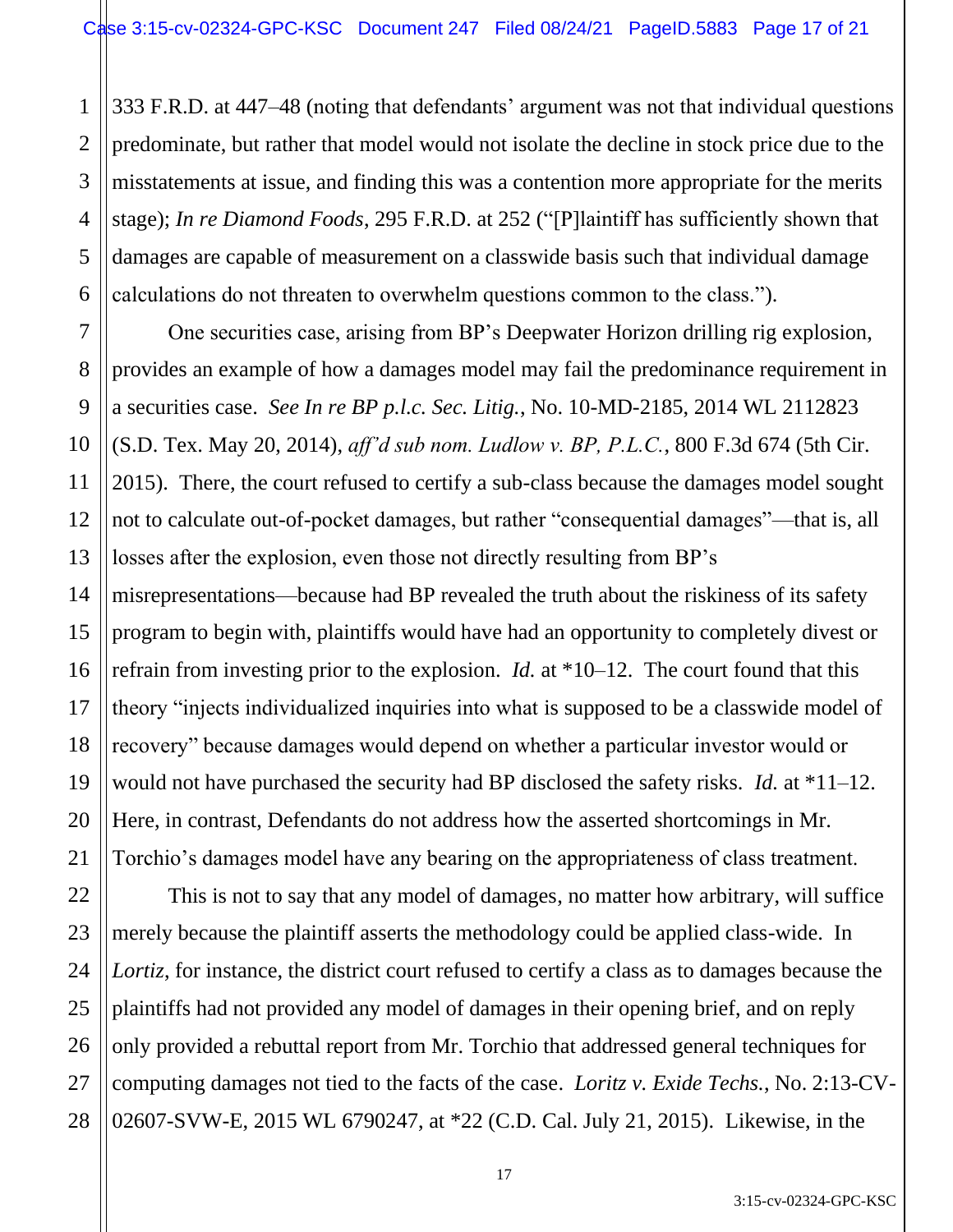1 2 3 4 5 6 7 8 9 10 11 12 13 consumer class action *Werdebaugh*, the district court noted that it did not "conclude that individual issues predominate on damages calculations because some consumers suffered more or less harm than others," but rather found Rule 23(b)(3)'s predominance requirement not satisfied because the model, as designed, included erroneous assumptions and did not control for confounding information that made it impossible to isolate the impact of defendant's mislabeling from other factors. *Werdebaugh v. Blue Diamond Growers*, No. 12-CV-02724-LHK, 2014 WL 7148923, at \*14 (N.D. Cal. Dec. 15, 2014). Even if the Court applies the approach taken in that case to the securities context, the proposed model here does seek to measure the impact on price caused by the corrective disclosures alone. *Cf. In re Snap*, 334 F.R.D. at 218 (distinguishing *Werdebaugh* because "an event study of a company's stock price is expressly designed to filter out fluctuations in price not attributable to specific alleged disclosures in question"); Torchio Report ¶¶ 61–66; Torchio Reply Report ¶ 17.

14 15 16 18 19 20 22 23 24 25 26 27 28 The Court recognizes that Mr. Torchio has not precisely identified what approach he will use to control for every variable in this case, instead generally explaining the techniques used in an event study to adjust for confounding information's effect on share price, such as by analyzing analyst commentary to determine if the information is material; considering whether the information was already incorporated into the share price; or using financial analyses to differentiate price responses to different information. *See* Torchio Report ¶¶ 61–66, 95–96. While Mr. Torchio has not yet conducted the analysis of potential confounding information, his description of the model to be used in this case indicates that he will do so. *Id.* ¶¶ 95–96. Aside from pointing to the fact that the allegations in the *Erhart* Complaint have not been proven true, Defendants have not identified any unusual confounding variables that make the proposed methodology illsuited to calculating damages in this case. *Cf. In re Diamond Seafood*, 295 F.R.D. at 252. Likewise, the Ninth Circuit's opinion indicates that there is no basis for treating the *Erhart* Complaint as categorically different from other corrective disclosures, which "short of an admission by the defendant or a formal finding of fraud . . . will necessarily

17

21

3:15-cv-02324-GPC-KSC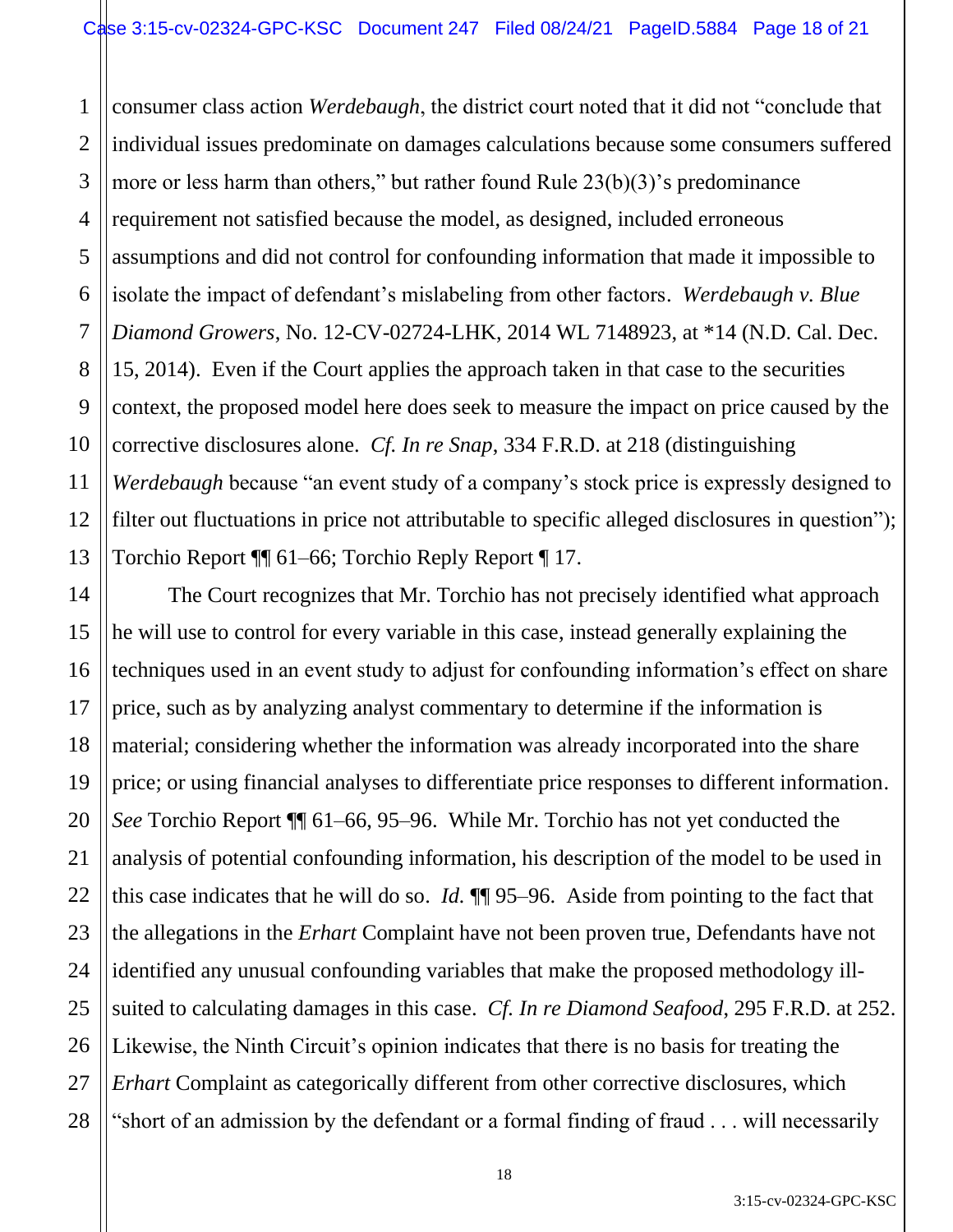1 2 3 take the form of contestable allegations of wrongdoing," such that the proposed model would be inappropriate. *See In re BofI*, 977 F.3d at 792. Of course, the Court does not discount the possibility that Mr. Torchio's analysis may ultimately be unable to demonstrate that a corrective disclosure of Defendants' misstatements—as opposed to other confounding variables—caused the share price decline in this case. But to the extent that Defendants argue Plaintiff must demonstrate that the model will be successful at eliminating the effect of other variables on the share price at the class certification stage, this would be no different than requiring proof of loss causation.

Ultimately, Defendants' arguments cannot be squared with *Halliburton I*'s holding that proof of loss causation is not required at the class certification stage or the predominance standard itself. The purpose of analyzing the damages model at the class certification stage is to determine whether individualized damages questions predominate over other common issues, not to permit the defendant a preemptive strike on the merits. Plaintiff has demonstrated a workable damages model that, should loss causation be established, can feasibly calculate damages on a class-wide basis.

The Court therefore concludes that issues capable of class-wide resolution predominate over individual issues.

#### 2. Superiority

For a class to be certified under Rule 23(b)(3), the Court must also consider whether "a class action is superior to other available methods for fairly and efficiently adjudicating the controversy." Fed. R. Civ. P. 23(b)(3). "A consideration of these factors requires the court to focus on the efficiency and economy elements of the class action so that cases allowed under subdivision (b)(3) are those that can be adjudicated most profitably on a representative basis." *Zinser v. Accufix Rsch. Inst., Inc.*, 253 F.3d 1180, 1190 (9th Cir.), *opinion amended on denial of reh'g*, 273 F.3d 1266 (9th Cir. 2001) (quoting 7A Charles Alan Wright, Arthur R. Miller & Mary Kay Kane, Federal Practice and Procedure § 1780 (2d ed. 1986)). The Rule's nonexhaustive list of factors include: "(A) the class members' interests in individually controlling the prosecution or defense of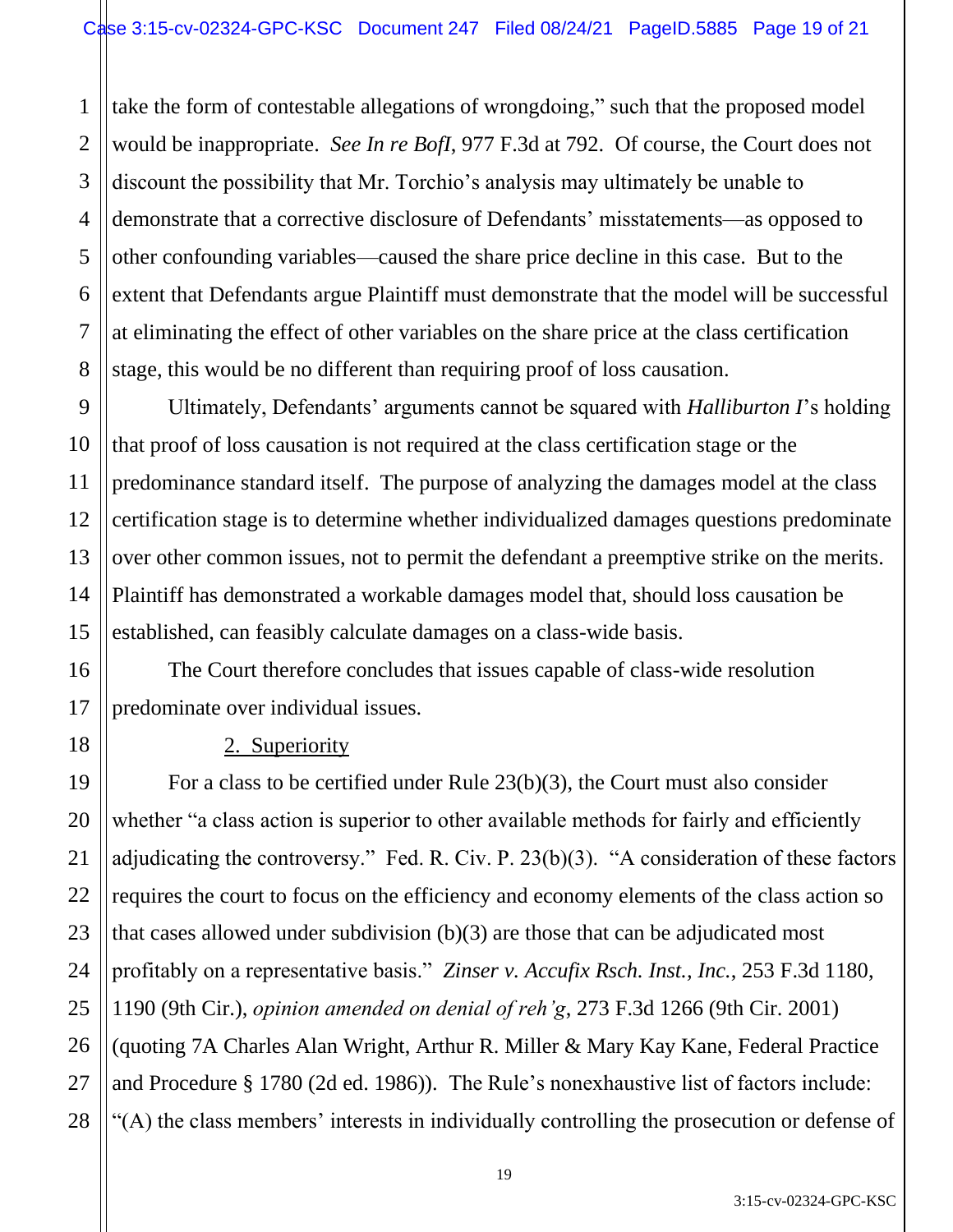1 2 3 4 5 separate actions; (B) the extent and nature of any litigation concerning the controversy already begun by or against class members; (C) the desirability or undesirability of concentrating the litigation of the claims in the particular forum; and (D) the likely difficulties in managing a class action." *Id.*; *see also Amchem Prod., Inc. v. Windsor*, 521 U.S. 591, 616 (1997).

6 7 8 9 10 11 12 13 14 15 16 17 18 19 20 21 22 Plaintiff asserts that this case satisfies all of these criteria. ECF No. 205-1 at 23. Defendants do not contest superiority. The Court agrees that adjudicating this case as a class action would be superior to requiring class members to proceed on individual claims. As noted above, many of the elements required to prove a violation of federal securities law will be capable of proof on a class-wide basis and thus, concentrating potential plaintiffs' claims into a single action will promote judicial efficiency. *See In re Juniper Networks*, 264 F.R.D. at 592 ("Where thousands of identical complaints would have to be filed, it is superior to concentrate claims through a class action in a single forum."). As in many private securities actions, the class may include smaller investors that would not have an interest in controlling their own litigation, or ability to do so. *Cf. In re Micron Techs., Inc. Sec. Litig.*, 247 F.R.D. 627, 635 (D. Idaho 2007) (noting that "[m]any individual investors would not have the resources to pursue litigation). HMEPS has been pursuing this case for several years and, as noted above, has demonstrated the ability to competently manage the litigation during its time as Lead Plaintiff. And as the primary individualized issues in this case are relatively minor—namely, the timing and type of transaction undertaken by each investor—allowing this case to proceed as a class action will not be unmanageable.

23 24 25 The Court therefore finds that class resolution is the superior method of adjudication under Rule 23(b)(3). As Plaintiff has met the requirements of both Rule 23(a) and Rule 23(b)(3), the Court finds the class can be certified.

**IV. Class Definition**

26

27 28 Lastly, the Court addresses an issue with respect to the appropriate definition of the Class Period. Plaintiff contends that the Class Period should run from September 4,